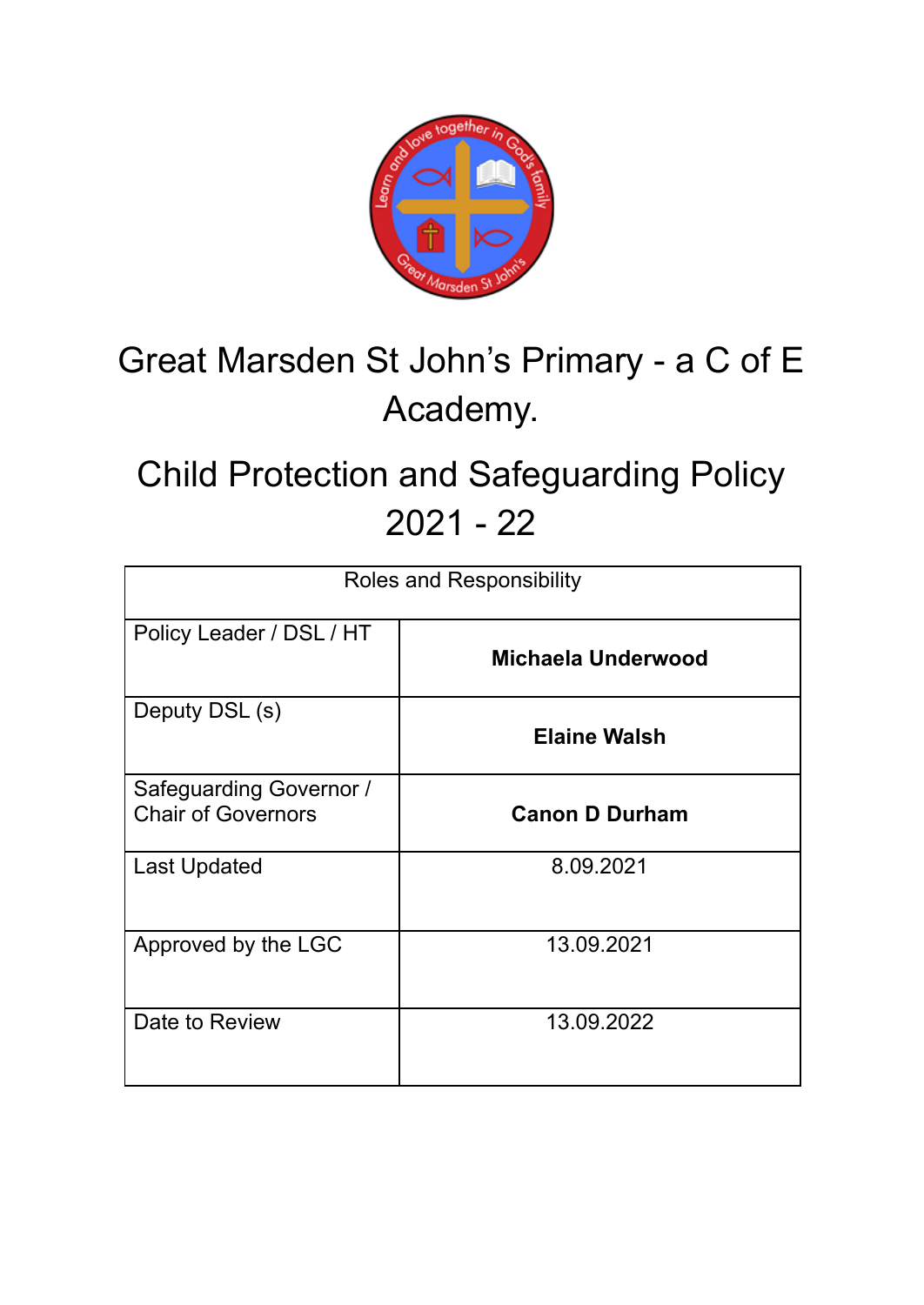| <b>Table of Contents</b> |                                           |    |                                                                |  |
|--------------------------|-------------------------------------------|----|----------------------------------------------------------------|--|
| $\mathbf{1}$             | <b>Context &amp; Rationale</b>            | 18 | Extremism & Radicalisation                                     |  |
| $\overline{2}$           | <b>Definition</b>                         | 19 | <b>Private Fostering</b>                                       |  |
| 3                        | Covid-19                                  | 20 | Pupils with Family Members in<br>Prison                        |  |
| $\overline{4}$           | Law and Guidance                          | 21 | Peer on Peer Abuse including<br><b>Sexualised Abuse</b>        |  |
| 5                        | Roles and Responsibilities                | 22 | <b>Serious Violence</b>                                        |  |
| 6                        | Training and Induction                    | 23 | <b>Online Safety and Personal</b><br><b>Electronic Devices</b> |  |
| $\overline{7}$           | <b>Multi-Agency Working</b>               | 24 | Sexting & Sharing of Indecent<br>Images                        |  |
| 8                        | <b>Early Help</b>                         | 25 | <b>Context of Safeguarding Incidents</b>                       |  |
| 9                        | Abuse & Neglect                           | 26 | <b>Extra-Curricular Clubs and</b><br><b>Activities</b>         |  |
| 10                       | <b>Domestic Abuse</b>                     | 27 | <b>Alternative Provision</b>                                   |  |
| 11                       | Homelessness                              | 28 | <b>Work Experience</b>                                         |  |
| 12                       | <b>Children Missing from</b><br>Education | 29 | <b>Managing Referrals</b>                                      |  |
| 13                       | <b>Child Criminal Exploitation</b>        | 30 | Concerns about staff and<br>safeguarding practices             |  |
| 14                       | <b>Child Sexual Exploitation</b>          | 31 | Allegations of Abuse against staff                             |  |
| 15                       | <b>Modern Slavery</b>                     | 32 | <b>Safer Recruitment</b>                                       |  |
| 16                       | <b>Female Genital Mutilation</b>          | 33 | <b>Single Central Record</b>                                   |  |
| 17                       | <b>Forced Marriage</b>                    | 34 | <b>Review</b>                                                  |  |
|                          |                                           |    |                                                                |  |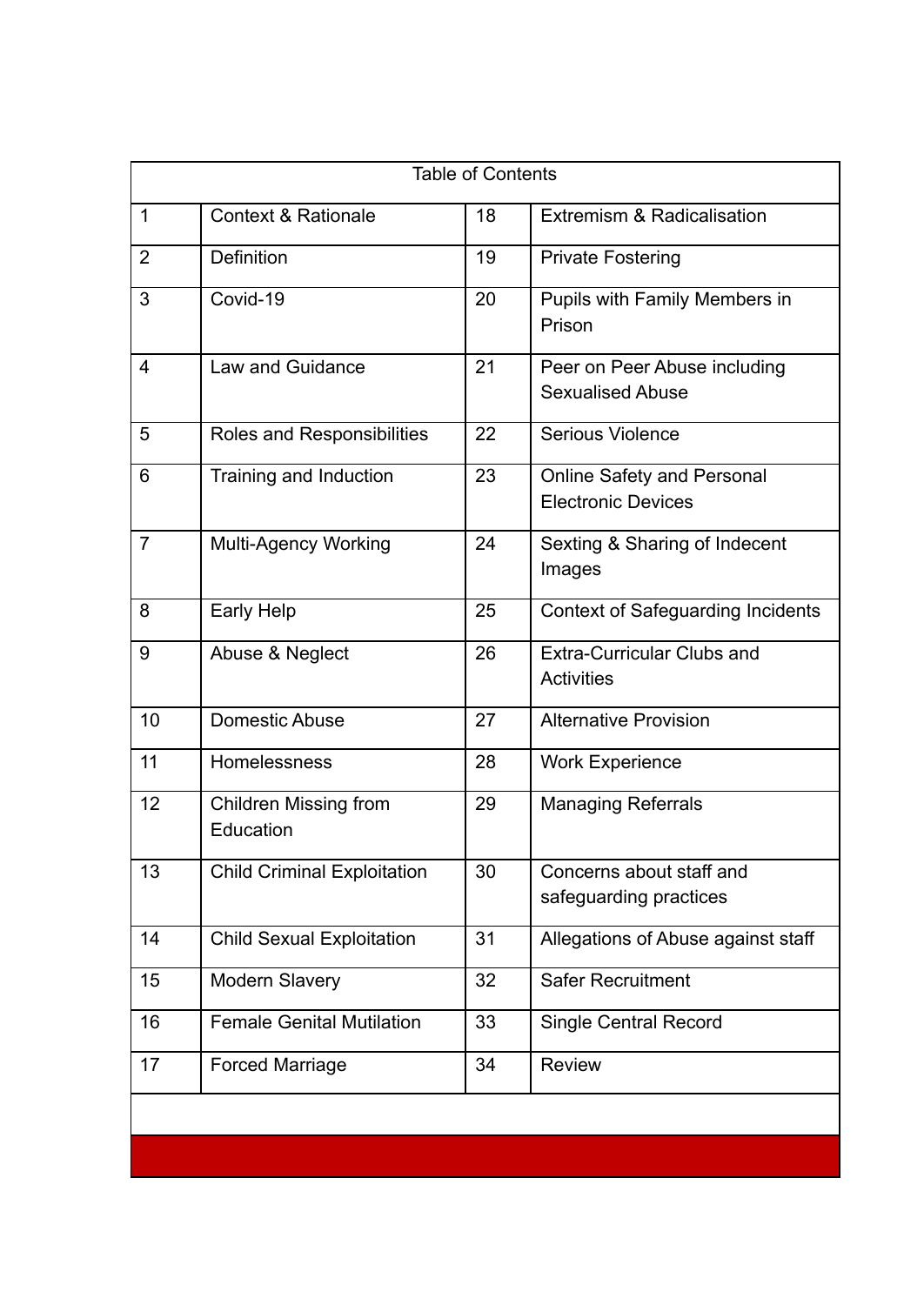# **1. Context and Rationale**

Great Marsden St John's Primary - A C of E Academy thereafter referred to as GMSJ fully recognises the contribution we can make to protect children from harm and to support and promote the welfare of all children who are pupils at our school. This policy applies to all stakeholders; this includes pupils, staff, parents, governors, volunteers, placement students and visitors.

This policy will give clear direction to all stakeholders about expectations and our legal and moral responsibility to safeguard and promote the welfare of all children at our school.

GMSJ is committed to safeguarding and promoting the physical, mental and emotional welfare of every pupil. We implement a whole-school preventative approach to managing safeguarding concerns, ensuring that the wellbeing of pupils is at the forefront of all action taken. We recognise that **no single professional can have a full picture** of a child's needs and circumstances. If children and families are to receive the right help at the right time, **everyone** who comes into contact with them has a role to play in identifying concerns, sharing information and taking prompt action.

This policy sets out a clear and consistent framework for delivering this promise, in line with safeguarding legislation and statutory guidance. It will be achieved by:

- Ensuring that members of the LGC, the headteacher, staff and all stakeholders understand their responsibilities under safeguarding legislation and statutory guidance, are alert to the signs of child abuse, and know to refer concerns to the DSL. In addition, to ensure that staff are aware that ANYONE can make a referral.
- Teaching pupils how to keep safe and recognise behaviour that is unacceptable.
- Identifying and making provision for any pupil that has been subject to, or is at risk of, abuse, neglect, or exploitation.
- Creating a culture of safer recruitment by adopting procedures that help deter, reject or identify people who might pose a risk to children
- Endeavour to provide a safe and welcoming environment where children are respected and valued; where the voice of the child is listened to and is paramount
- Where it is believed that a child is at risk of or is suffering significant harm, the school will follow the procedures set out by our local Safeguarding Children Partnership arrangements.

[https://panlancashirescb.proceduresonline.com/chapters/contents.html#ind\\_cases](https://panlancashirescb.proceduresonline.com/chapters/contents.html#ind_cases)

# **2. Definitions**

The terms **"children"** and **"child"** refer to anyone under the age of 18.

The purpose of this safeguarding policy is to ensure every pupil at GMSJ is safe and protected from harm. The Department for Education (DfE) 'Keeping Children Safe in Education' (September 2021), states safeguarding and promoting the welfare of children is defined for the purposes of this guidance as:

- Protecting children from maltreatment;
- Preventing impairment of children's mental and physical health or development;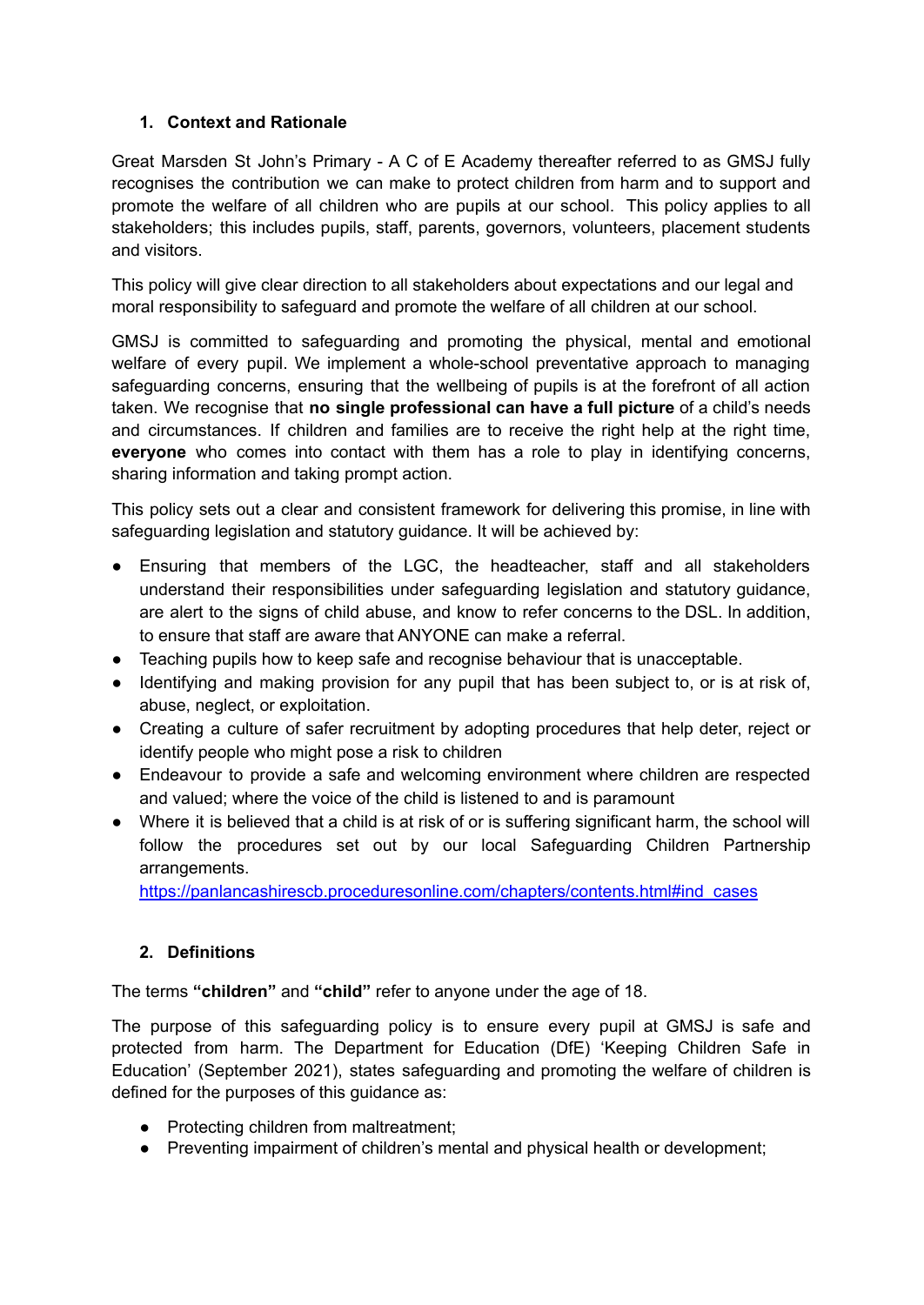- Ensuring that children grow up in circumstances consistent with the provision of safe and effective care; and
- Taking action to enable all children to have the best outcomes

Children can abuse other children. This is generally referred to as **peer on peer abuse** and can take many forms. This can include (but is not limited to) bullying (including cyberbullying); sexual violence and sexual harassment; physical abuse such as hitting, kicking, shaking, biting, hair pulling, or otherwise causing physical harm; sexting and initiating/hazing type violence and rituals.

For the purposes of this policy, **"sexual violence"** refers to the following offences as defined under the Sexual Offences Act 2003:

- **Rape:** A person (A) commits an offence of rape if they intentionally penetrate the vagina, anus or mouth of another person (B) with their penis, B does not consent to the penetration, and A does not reasonably believe that B consents.
- **Assault by penetration:** A person (A) commits an offence if they intentionally penetrate the vagina or anus of another person (B) with a part of their body or anything else, the penetration is sexual, B does not consent to the penetration, and A does not reasonably believe that B consents.
- **Sexual assault:** A person (A) commits an offence of sexual assault if they intentionally touch another person (B), the touching is sexual, B does not consent to the touching, and A does not reasonably believe that B consents.
- **Causing someone to engage in sexual activity without consent:** A person (A) commits an offence if they intentionally cause another person (B) to engage in an activity, the activity is sexual, B does not consent to engaging in the activity, and A does not reasonably believe that B consents. This could include forcing someone to strip, touch themselves sexually, or to engage in sexual activity with a third party.

For the purposes of this policy, **"sexual harassment"** refers to unwanted conduct of a sexual nature that occurs online or offline, inside or outside of school. Sexual harassment is likely to violate a pupil's dignity, make them feel intimidated, degraded or humiliated, and create a hostile, offensive, or sexualised environment. If left unchallenged, sexual harassment can create an atmosphere that normalises inappropriate behaviour and may lead to sexual violence. Sexual harassment can include, but is not limited to:

- Sexual comments, such as sexual stories, lewd comments, sexual remarks about clothes and appearance, and sexualised name-calling.
- Sexual "jokes" and taunting.
- Physical behaviour, such as deliberately brushing against someone, interfering with someone's clothes, and displaying images of a sexual nature.
- Online sexual harassment, which may be standalone or part of a wider pattern of sexual harassment and/or sexual violence. This includes:
	- The consensual and non-consensual sharing of nude and semi-nude images and/or videos.
	- Sharing unwanted explicit content.
	- Upskirting.
	- Sexualised online bullying.
	- Unwanted sexual comments and messages, including on social media.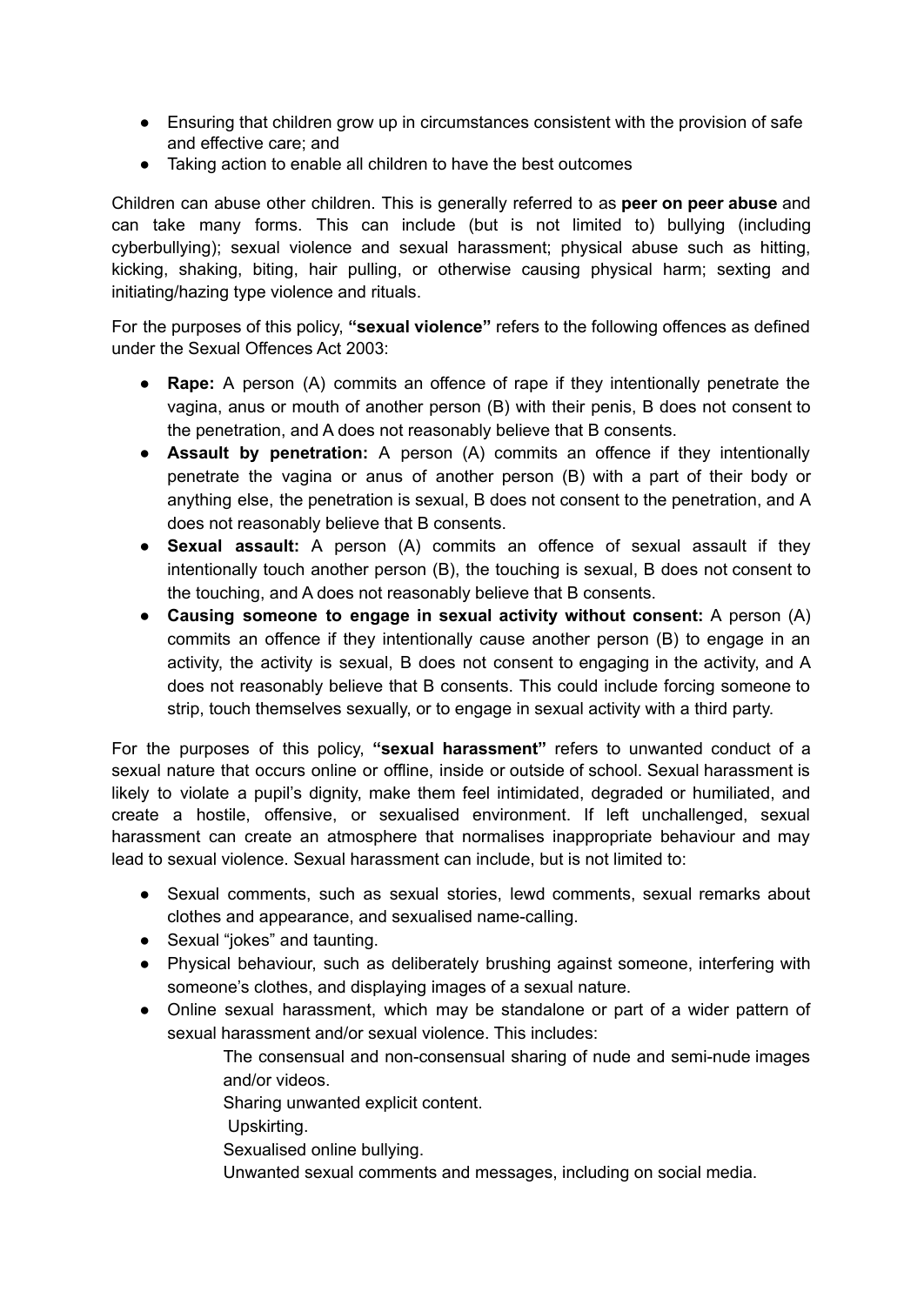Sexual exploitation, coercion, and threats.

**Upskirting** refers to the act, as identified the Voyeurism (Offences) Act 2019, of taking a picture or video under another person's clothing, without their knowledge or consent, with the intention of viewing that person's genitals or buttocks, with or without clothing, to obtain sexual gratification, or cause the victim humiliation, distress or alarm. Upskirting is a criminal offence. Anyone, including pupils and staff, of any gender can be a victim of upskirting.

**Consensual and non-consensual sharing of nude and semi-nude images and/or videos**, colloquially known as **"sexting" and "youth produced imagery"**, is defined as the sharing between pupils of sexually explicit content, including indecent imagery. **Indecent imagery** is defined as an image which meets one or more of the following criteria:

- Nude or semi-nude sexual posing
- A child touching themselves in a sexual way
- Any sexual activity involving a child
- Someone hurting a child sexually
- Sexual activity that involves animals

**Consent** is defined as having the freedom and capacity to choose to engage in sexual activity. Consent may be given to one sort of sexual activity but not another and can be withdrawn at any time during sexual activity and each time activity occurs. A person only consents to a sexual activity if they agree by choice to that activity and has the freedom and capacity to make that choice. Children under the age of 13 can never consent to any sexual activity. The age of consent is 16.

# **3. Covid -19**

Keeping Children Safe in Education 2021 (KCSIE) remains in force throughout the response to coronavirus (COVID-19). However, GMSJ recognises that further measures or adaptations to current policies and procedures may be required in response to the pandemic in 2021/22. Any such measures will be detailed and communicated through addendums to the policy, when necessary, and shared with all stakeholders. GMSJ will continue to follow local and national guidance and adapt/amend this policy if required.

#### **4. Law and Guidance**

This policy has due regard to all relevant legislation and statutory guidance including, but not limited to:

● **[Education](http://www.legislation.gov.uk/ukpga/2002/32/contents) Act 2002**: Section 175 of the Education Act 2002 requires local education authorities and the governors of maintained schools and further education (FE) colleges to make arrangements to ensure that their functions are carried out with a view to safeguarding and promoting the welfare of children. Section 157 of the same act and the Education (Independent Schools Standards) (England) Regulations 2003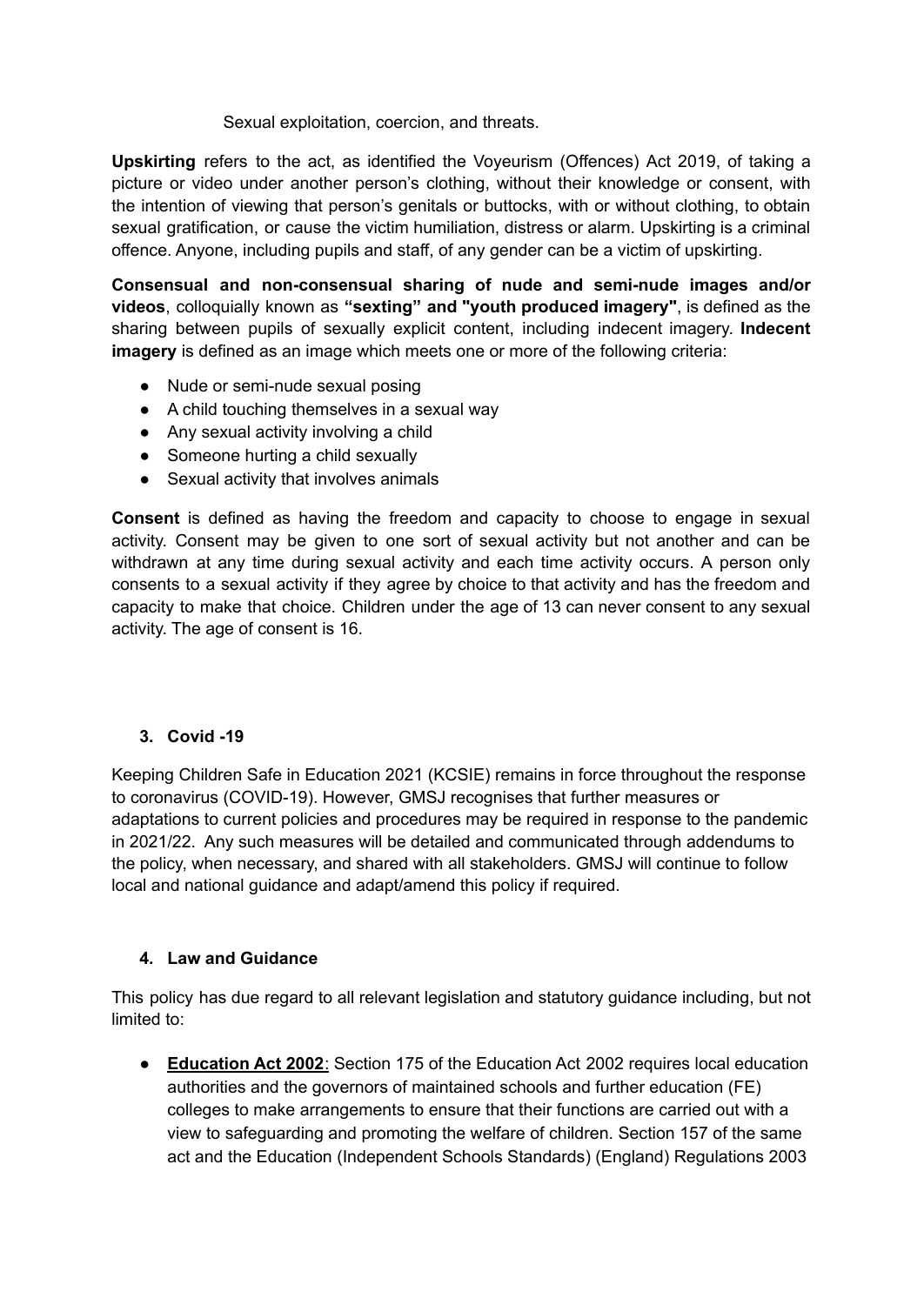require proprietors of independent schools (including academies) to have arrangements to safeguard and promote the welfare of children.

- **Working Together to [Safeguard](https://www.gov.uk/government/publications/working-together-to-safeguard-children--2) Children 2018** guides education establishments of their role within inter-agency working to safeguard and promote the welfare of children. This is **the government's statutory guidance for all organisations and agencies** who work with, or carry out work related to, children in the United Kingdom.
- **Keeping Children Safe in [Education](https://assets.publishing.service.gov.uk/government/uploads/system/uploads/attachment_data/file/892394/Keeping_children_safe_in_education_2020.pdf) 2021**: The Department for Education (DfE) has updated the statutory safeguarding and child protection guidance for schools and colleges in England, Keeping children safe in education. This guidance sets out what schools and colleges in England must do to safeguard and promote the welfare of children and young people under the age of 18.
- *●* **Guidance for Safer Working Practice (with [Addendum](https://www.saferrecruitmentconsortium.org/GSWP%20COVID%20addendum%20April%202020%20final-1.pdf) April 2020)**
- **● The [Children](http://www.legislation.gov.uk/ukpga/1989/41/contents) Act 1989 & 2004**
- **● The Prevent Duty –** The Prevent duty is **the duty in the Counter-Terrorism and Security Act 2015** that's sets out guidance for the LA and its partners to have due regard to the need to prevent people from being drawn into terrorism.
- **● FGM** as set out in the Female Genital Mutilation Act 2003 ("the 2003 Act"), as amended by the Serious Crime Act 2015.

# **Relevant Non-statutory guidance**

- DfE (2015) 'What to do if you're worried a child is being abused'
- DfE (2018) 'Information sharing'
- DfE (2017) 'Child sexual exploitation'
- DfE (2021) 'Sexual violence and sexual harassment between children in schools and colleges'
- DfE (2021) 'Recruit teachers from overseas'
- DfE (2020) 'Sharing nudes and semi-nudes: advice for education settings working with children and young people'

This policy operates in conjunction with the following school policies:

- Prevent Duty Policy
- Anti-Bullying Policy
- Online Safety Policy
- Personal Electronic Devices Policy
- Data Protection Policy
- Photography Policy
- Whistleblowing Policy
- Allegations of Abuse Against Staff Policy
- Staff Code of Conduct
- Behavioural Policy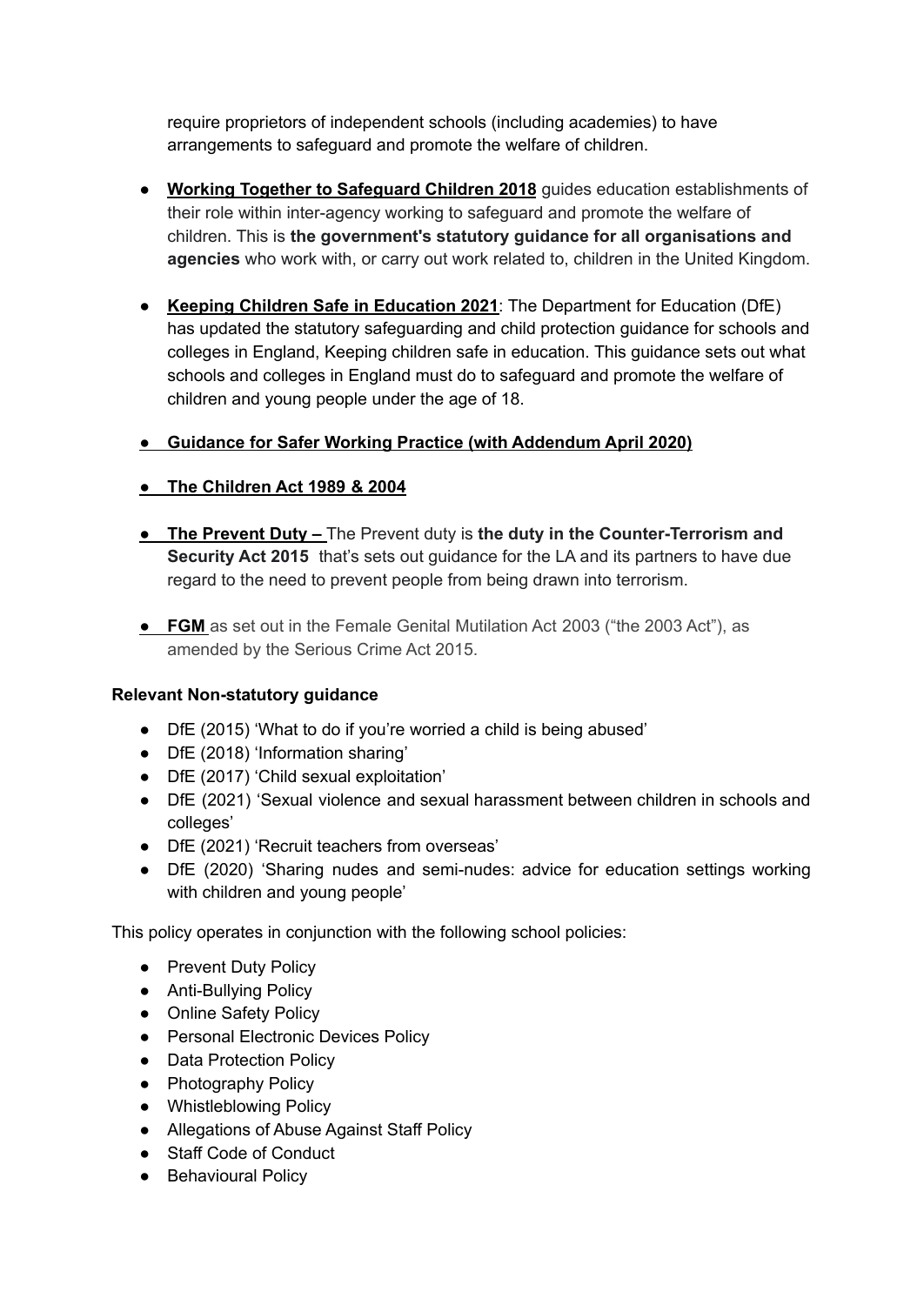# **5. Roles and responsibilities**

**All staff** have a responsibility to:

- **●** Consider, at all times, what is in the best interests of the pupil with a **child-centred approach**
- Contribute to, and maintain a **high safeguarding ethos** within the setting, with safeguarding pupils at the forefront of practice at all times
- **●** Ensure ALL children have opportunities to communicate and know that they are **listened to**
- Contribute to **providing a curriculum** which will equip children with the skills to keep themselves safe and develop an attitude which will enable them to enter adulthood successfully and reach their full potential
- Establish effective, supportive, and **positive relationships** with parents, carers, pupils and other professionals
- Maintain an attitude of **'it could happen here'** where safeguarding is concerned
- Be proactive to provide a **safe environment** in which pupils can learn
- Be prepared to **identify** pupils or families who may benefit from **early help**
- Be aware of the **school's individual procedures** that support safeguarding, including all policies, internal reporting procedures, information and training provided
- Be aware of the role and **identity of the DSL** and deputy DSLs and seek them for advice if required
- Undertake **safeguarding training**, including online safety training, during induction and subsequently on a regular basis, including receiving bulletins, emails and briefings
- Be aware of the **local early help process** and understand their role in it.
- Be aware of, and understand, the process for making referrals to Children's Social Care, understanding that **anyone can make a referral**
- **●** Understand how to make a referral to CSC and/or the police immediately, if at any point there is **a risk of immediate serious harm to a child**
- Be aware of and **understand the procedure to follow** in the event that a child confides they are being abused, exploited or neglected, in a timely manner
- Maintain appropriate **levels of confidentiality** when dealing with individual cases
- **Reassure victims** that they are being taken seriously, that they will be supported, and that they will be kept safe.
- Be aware of **safeguarding issues** that can put pupils at risk of harm.
- **Be aware of behaviours linked to issues** such as drug-taking, alcohol misuse, deliberately missing education, and sharing indecent images, and other signs that pupils may be at risk of harm
- Be fully aware of the importance of **mental health in relation to safeguarding** and that all staff should also be aware that mental health problems can, in some cases, be an indicator that a child has suffered or is at risk of suffering abuse, neglect or exploitation

# **Teachers, including the headteacher, have a responsibility to:**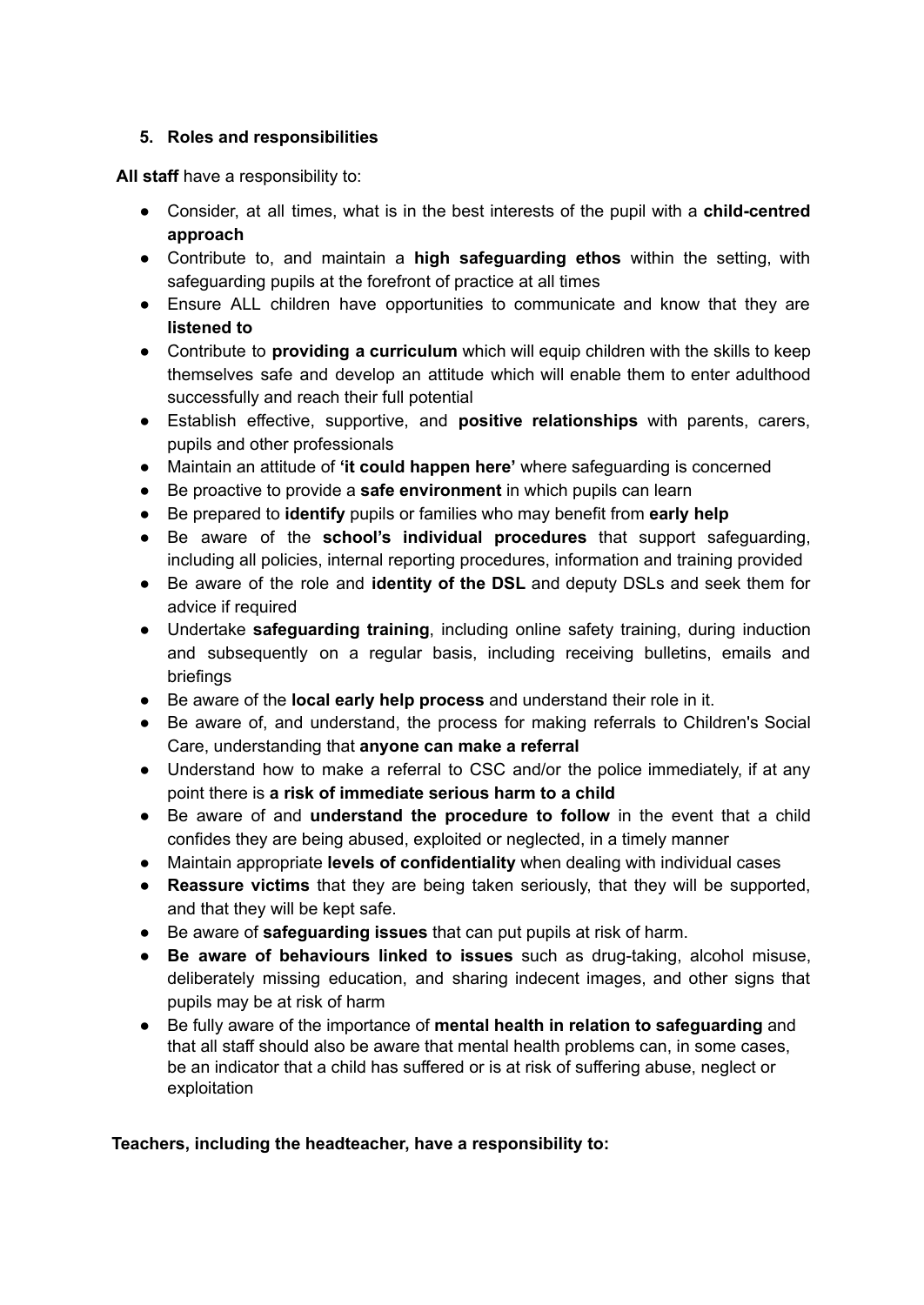- Safeguard pupils' wellbeing and maintain public trust in the teaching profession as LGC **as a duty to:**
- Take **strategic leadership responsibility** for the school's safeguarding arrangements
- Ensure that the school **complies with its duties** under the above child protection and safeguarding legislation
- Comply with its obligations under section 14B of the Children Act 2004 to **supply the local safeguarding arrangements with information** to fulfil its functions
- Ensure that staff working directly with children **read and understand** at least Part one of KCSIE
- Ensure a **named Governor takes leadership responsibility** for safeguarding arrangements
- Appoint a member of staff from the SLT to the **role of DSL** and one or more deputy DSLs to provide support, and ensure that they are trained to the same standard as the DSL and that the roles are explicit in their job description(s). Ensure the provision of appropriate support, funding, training, resources, and time to carry out their role
- Facilitate and support a **whole-school approach to safeguarding**; this includes ensuring that safeguarding and child protection are at the forefront and **ethos** remains consistently high
- Ensure **systems are in place so that children can confidently report abuse**, knowing that their concerns will be treated seriously, and they can safely express their views and give feedback; these systems will be well-promoted, easily understood, and easily accessible. Ensure that the **voice of the child** is heard and acted upon.
- Ensure **effective and appropriate policies** and procedures in place
- Make sure that **pupils are taught about safeguarding**, including protection against dangers online (including when they are online at home), through teaching and learning opportunities, as part of providing a broad and balanced curriculum
- Adhere to statutory responsibilities by conducting **pre-employment checks on staff** who work with children
- Ensure the school has **clear systems and processes in place for identifying possible mental health problems in pupils,** including clear routes to escalate concerns and clear referral and accountability systems
- Make sure that at least one person on any recruitment panel has undertaken **safer recruitment training**
- Ensure that **all staff receive safeguarding and child protection training** updates, e.g. emails, as required, but at least annually, including a thorough induction
- Confirm that there are transparent procedures in place to handle **allegations against staff,** supply staff, volunteers and contractors
- Confirm that there are **procedures in place to make a referral to the DBS** and the Teaching Regulation Agency (TRA), where appropriate, if a person in regulated activity has been dismissed or removed due to safeguarding concerns or would have been had they not resigned
- **●** Ensure that appropriate disciplinary procedures are in place, as well as **policies pertaining to the behaviour of pupils and staff**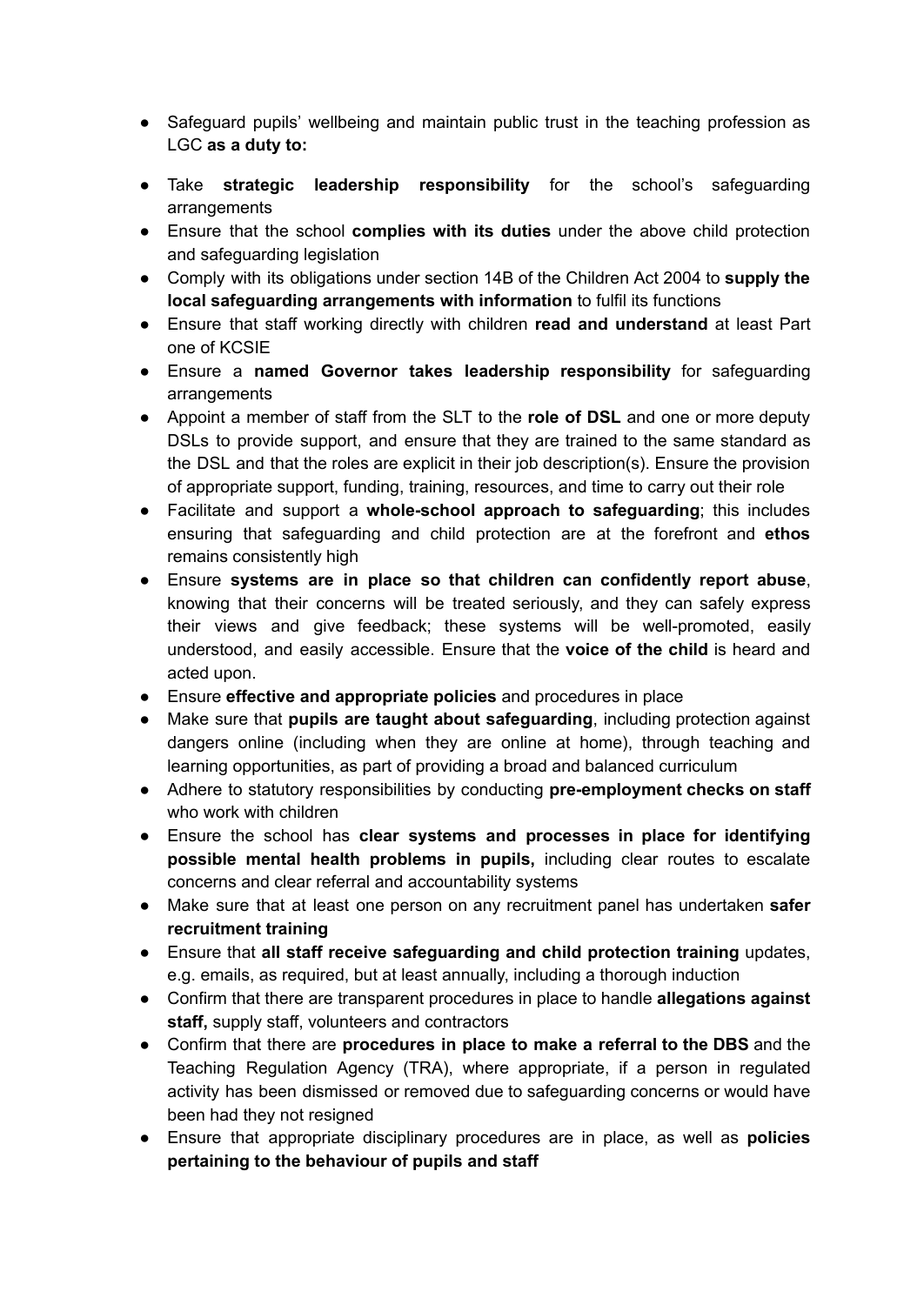- Ensure that **procedures are in place to eliminate unlawful discrimination**, harassment and victimisation, including those in relation to peer-on-peer abuse.
- Appoint a **designated teacher to promote the educational achievement of CLA** and ensure that this person has undergone appropriate training
- Ensure that the **appropriate level of check** is completed on Governors
- Create a culture where **staff are confident to challenge** senior leaders over any safeguarding concerns
- Ensure that **children are safe online** by ensuring that appropriate filters and monitoring systems are in place
- Ensure that **safeguarding is embedded within the curriculum**
- Ensure staff in school are aware of, and policies are personalised to reflect, an understanding of specific issues such as **peer on peer abuse** and safeguarding children with disabilities and special educational needs.
- Ensure that all practice and procedures operate with the best interests of the child at the centre with a **firm child centred approach.**

# **The DSL has a duty to:**

- Take **lead responsibility for safeguarding** and child protection, including online safety, creating and maintaining a highly visible safeguarding culture
- Provide **advice, support and expertise to other staff** on child welfare, safeguarding and child protection matters.
- **Take part in strategy discussions,** inter-agency meetings and Child Protection Conferences and/or support other staff to do so.
- **Contribute to the** assessment of children, and/or support other staff to do so
- **Be available** during school hours for staff to discuss any safeguarding concerns
- Arrange, alongside the school, adequate and **appropriate cover** for any activities outside of school hours or terms.
- Refer cases:
	- To CSC where abuse and neglect are suspected, and support staff who make referrals CSC
	- To the Channel programme where radicalisation concerns arise, and support staff who make referrals to the Channel programme
	- To the DBS where a person is dismissed or has left due to harm, or risk of harm, to a child.
	- To the police where a crime may have been committed, in line with the National Police Chiefs' Council (NPCC) guidance
	- And to any other appropriate identified agency or partner.
- Act as a **point of contact** with the multi-agency partners
- Ensure **effective communication** and information sharing (when appropriate) between Deputy DSL's/ Pastoral Team/ SLT/LGC/ Head teacher.
- Liaise with staff when deciding whether to make a referral by **liaising with relevant agencies** so that children's needs are considered holistically
- Liaise with the **senior mental health lead** and, where available, the Mental Health Support Team, where safeguarding concerns are linked to mental health.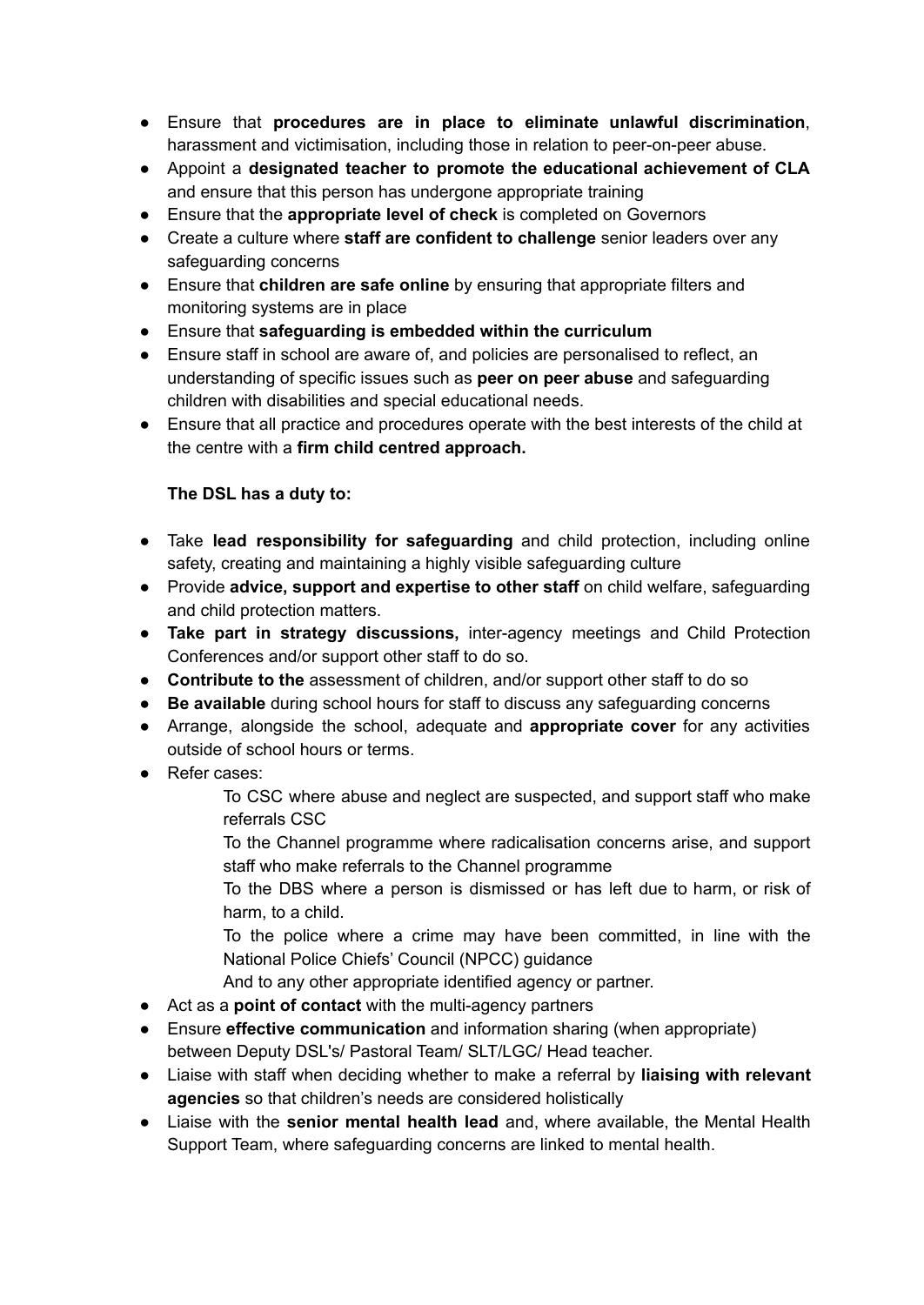- Promote **supportive engagement with parents** in safeguarding and promoting the welfare of children, including where families may be facing challenging circumstances
- Work with relevant staff, **taking lead responsibility for promoting educational outcomes** for children, by understanding the lasting impact that adversity and trauma can have on children's behaviour, mental health and wellbeing, knowing the safeguarding and child protection issues that children in need are experiencing, or have experienced, and identifying the impact that these issues might be having on their attendance, engagement and achievement at school. This includes:

Ensuring that the school knows which pupils have or had a social worker Understanding the academic progress and attainment of these pupils Maintaining a culture of high aspirations for these pupils Supporting teachers to provide additional academic support or reasonable adjustments to help these pupils reach their potential

- Ensure that **child protection files are kept updated** and secure, monitoring the quality and accuracy of logs
- Ensure that a pupil's child protection **file is transferred** as soon as possible, and within five days, when transferring to a new school, and consider any additional information that should be shared to support a child's journey
- Ensure **all stakeholders understand the Child Protection Policy**, Keeping Children Safe in Education 2021 and internal procedures to report any concerns are transparent and understood by all. Ensure this information is given in **induction** and at regular intervals/ training
- Work with the governing board to ensure the school's Child Protection and **Safeguarding Policy is reviewed annually**, and the procedures are updated and reviewed regularly
- Ensure the school's **Child Protection and Safeguarding Policy is available publicly**, ensure that parents are aware of schools' responsibilities regarding safeguarding and child protection
- Undergo **DSL training**, and update this training at least every two years to remain compliant
- Ensure opportunities for **further training** and opportunities for upskilling are taken
- Encourage a culture of listening to children promoting **the voice of the child**
- **Recognise the importance of information sharing**, including within school, with other schools and with the safeguarding partners and other agencies by understanding relevant data protection legislation and regulations, especially the Data Protection Act 2018 and the UK GDPR
- Undertake **Prevent** awareness training
- Be provided with appropriate support and **supervision** in order to carry out the role safely and effectively
- Liaise with the Local Authority Personal Advisors for any Care Leavers.

GMSJ recognises that Deputy DSL's must be trained to the same standard as the DSL.

**The designated teacher** has a responsibility for promoting the educational achievement of CLA and previously CLA (PLAC), and for children who have left care through adoption,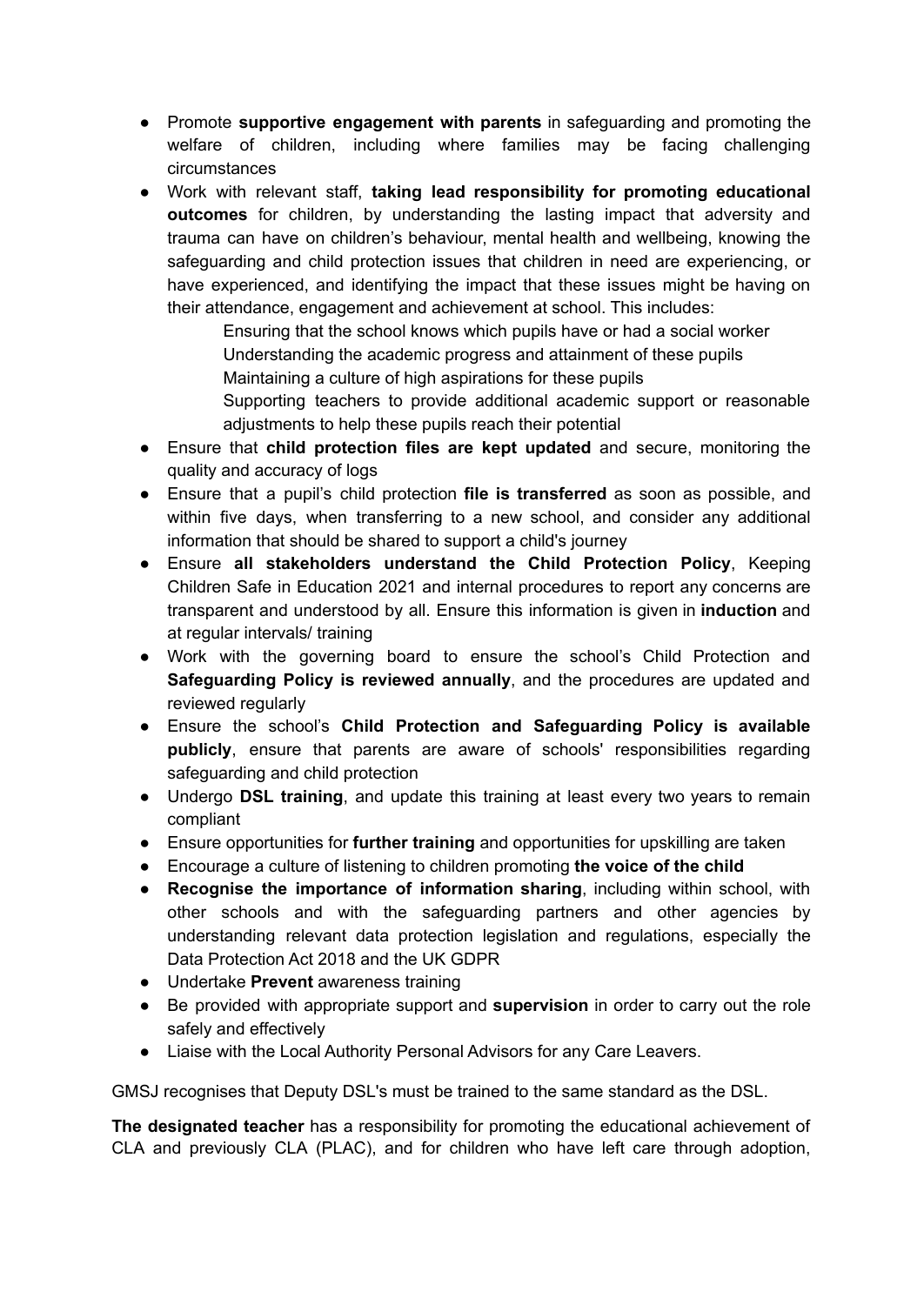special guardianship or child arrangement orders or who were adopted from state care outside England and Wales. In our setting, this is Mrs Walsh.

# **6. Training and Induction**

GMSJ recognise the importance of ongoing staff training and development to keep staff aware of emerging issues and keeping the ethos of safeguarding high. Everybody has a role to play in safeguarding our children and we strive to ensure all staff are well informed and know what to do if they have any concerns. Staff members will undergo safeguarding and child protection training at induction, which will be updated on a regular basis and/or whenever there is a change in legislation.

The induction training will cover:

- The Child Protection and Safeguarding Policy
- The Peer-on-Peer Abuse and procedures.
- The Staff Code of Conduct
- Part one of 'Keeping children safe in education' (KCSIE) (or Annex A, if appropriate).
- The Behaviour Policy.
- The Attendance Policy, including the safeguarding response to children who go missing from education.
- Appropriate child protection and safeguarding training, including online safety training.
- Information about the role and identity of the DSL and deputy DSL(s)
- How to record concerns in your setting.
	- *Ensure records are kept of all inductions*

Following induction, GMSJ recognises the need to ensure continual, effective training to staff and other stakeholders. We will:-

- ALL staff and volunteers will receive Safeguarding Training (at least) annually
- The DSL/s will provide ALL staff, volunteers and governors with regular safeguarding updates
- ALL staff, volunteers and governors will read and show an understanding of any updates that are provided
- DSLs will attend DSL training every 2 years and update their knowledge, skills and understanding of relevant safeguarding issues on a regular basis
- The DSL will undertake Prevent awareness training
- At least one member of staff and one governor will attend Safer Recruitment Training. This will be renewed at least every 5 years
- ALL staff, volunteers and governors will undertake any additional specialised training on matters such as Child Sexual Exploitation, Prevent, Peer on Peer abuse, Online Safety, FGM etc as is deemed necessary by the SLT/DSL and that is particularly relevant to the context and needs of the setting
- any staff member will discuss any specific training requirements or gaps in knowledge or understanding with the DSL/s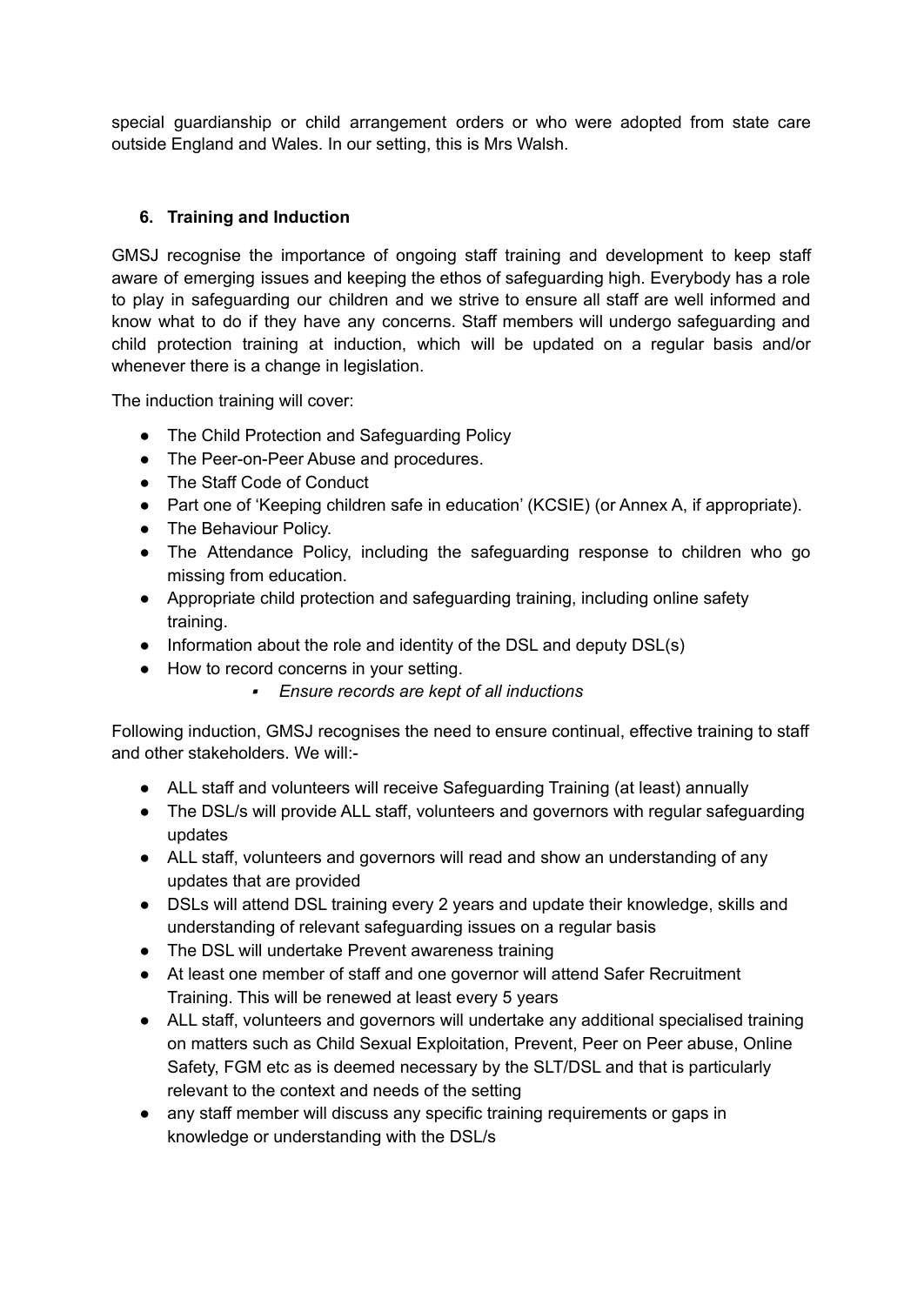- Staff will receive opportunities to contribute towards and inform the safeguarding arrangements in the school
- Detailed records will be held of staff safeguarding training and ensure that no training becomes out of date.

# **7. Multi-Agency Working**

The school contributes to multi-agency working as part of its statutory duty. The school is aware of and will follow the local safeguarding arrangements. Further details on [www.lancashiresafeguarding.org.uk](http://www.lancashiresafeguarding.org.uk)

The school will be fully engaged, involved, and share information with local safeguarding arrangements. Once the school is named as a relevant agency by local safeguarding partners, it will follow its statutory duty to cooperate with the published arrangements in the same way as other relevant agencies.

The school will work with Children & Family Well – Being Team, CSC, the Police, Health services and other relevant partners and agencies for the benefit of families and children ensuring contribution to multi-agency plans to provide additional support.

Where a need for early help is identified, the school will allow access for CSC from the host LA and, where appropriate, a placing LA, for that LA to conduct (or consider whether to conduct) a section 17 or 47 assessment.

also recognises the particular importance of inter-agency working in identifying and preventing CSE and CCE.

# **Information sharing**

The school recognises the importance of proactive information sharing between professionals and local agencies in order to effectively meet pupils' needs and identify any need for early help.

Considering the above, staff will be aware that whilst the UK GDPR and the Data Protection Act 2018 place a duty on schools to process personal information fairly and lawfully, they also allow for information to be stored and shared for safeguarding purposes – data protection regulations do not act as a barrier to sharing information where failure to do so would result in the pupil being placed at risk of harm.

**Staff members will ensure that fear of sharing information does not stand in the way of their responsibility to promote the welfare and safety of pupils.** If staff members are in doubt about sharing information, they will speak to the DSL or deputy DSL(s).

# **8. Early help**

Early help means providing support as soon as the need emerges, at any point in a child's life. Staff at GMSJ recognise that any professional can provide early help. In addition GMSJ have a trained ELSA (Emotional Literacy Support Assistant) and the services of a trained counsellor. Any pupil or family may benefit from early help, but staff will be alert to the potential need specifically for early help for pupils who:

● Are disabled, have certain health conditions, or have specific additional needs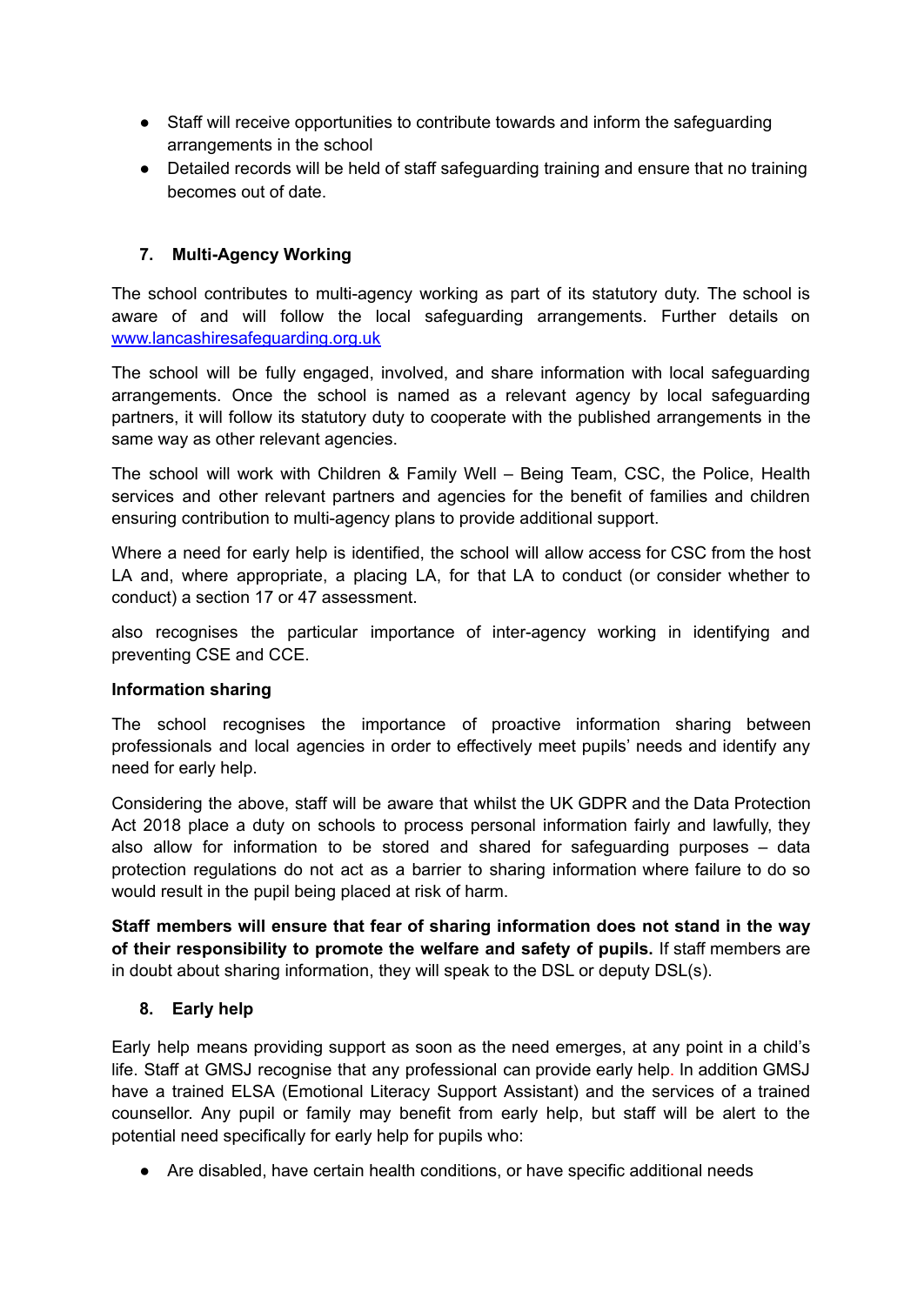- Have SEND, regardless of whether they have a statutory EHC plan
- Have mental health needs
- Are young carers.
- Show signs of being drawn into antisocial or criminal behaviour, including gang involvement and association with organised crime groups or county lines
- Are frequently missing or going missing from care or from home
- Are at risk of modern slavery, trafficking, or sexual or criminal exploitation
- Are at risk of being radicalised
- Is misusing drugs or alcohol
- Have family members in prison, or are affected by parental offending
- Are in a family circumstance presenting challenges for them, such as drug and alcohol misuse, adult mental health problems, or domestic abuse
- Misuse drugs or alcohol.
- Have returned home to their family from care
- Are at risk of HBA, such as FGM or forced marriage.
- Are privately fostered.
- Are persistently absent from education, including persistent absences for part of the school day
- Show any other early signs of abuse, neglect any other identified reason not listed above that requires extra support or intervention to improve outcomes for families and children.

The Deputy DSL will take the lead where early help is appropriate and consent has been gained. This includes liaising with other agencies and setting up an inter-agency assessment as appropriate. The local early help process will be followed as required to help provide the right, effective support at the right time.

Staff may be required to support other agencies and professionals in an early help assessment, in some cases acting as the lead practitioner. Any such cases will be kept under constant review assessing the impact of the support.

#### **We therefore ensure that:**

- **●** All staff and volunteers can identify the risk factors that indicate a family or pupil may benefit from Early Help and can follow school procedures to share this with the DSL
- **●** DSLs (or other appropriate school staff) –will undertake a Family Early Help Assessment, when appropriate, to identify what Early Help is required
- DSLs will signpost and refer to appropriate support agencies
- DSLs will lead on TAF meetings where is it appropriate for them to do so
- DSLs will follow the local safeguarding processes and refer to Children's Social Care where Early Help has not been successful in reducing risk and meeting unmet needs using **Lancashire Continuum of Need and [Thresholds](http://www.lancashiresafeguarding.org.uk/resources/assessment-and-referral.aspx) Guidance**

#### **9. Abuse and neglect**

**Abuse** is defined as a form of maltreatment of a child which involves inflicting harm or failing to act to prevent harm. Children may be abused in a family, institutional or community setting by those known to them or by others, e.g. via the internet. Abuse can take place wholly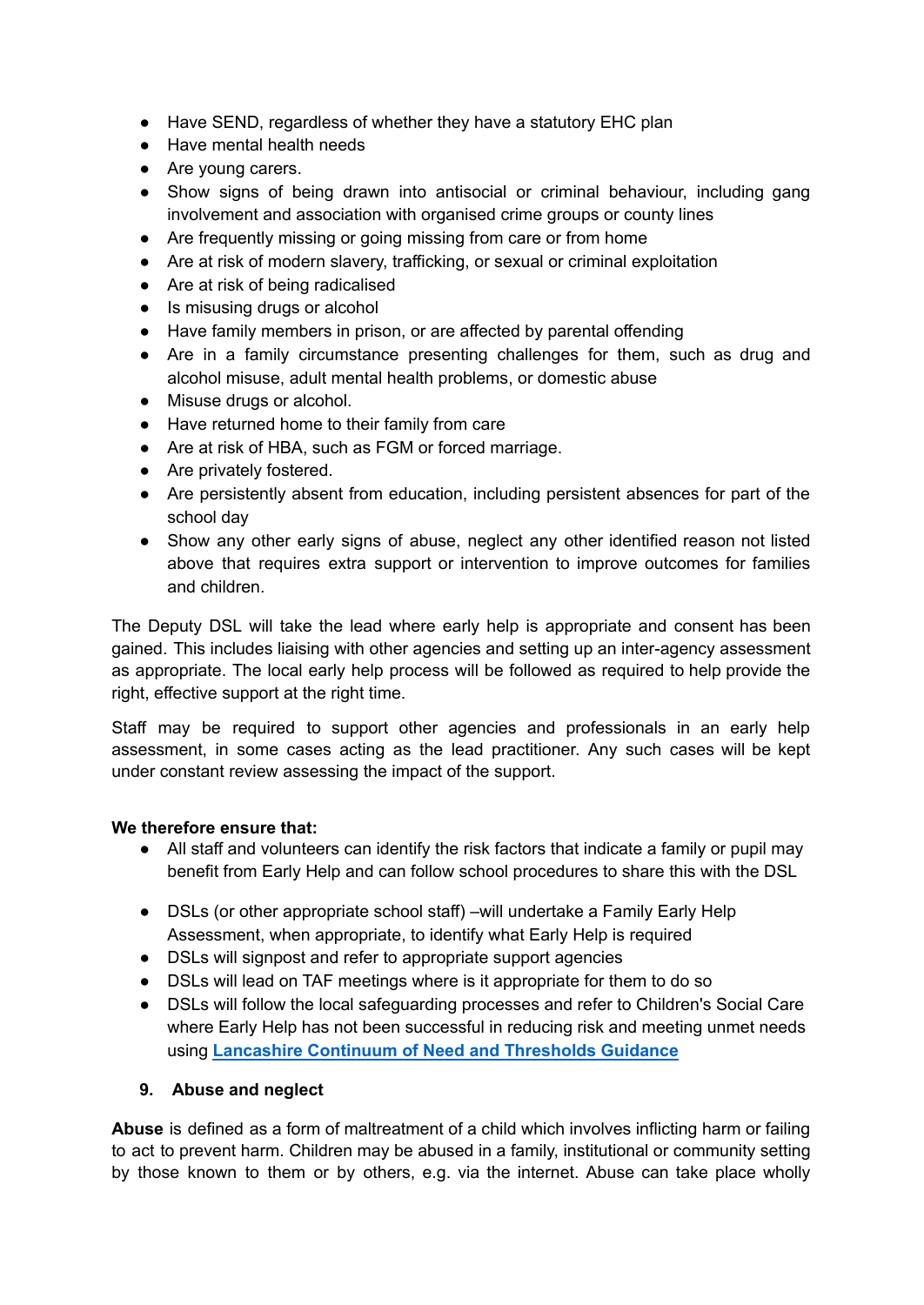online, or technology may be used to facilitate offline abuse. Children may be abused by one or multiple adults or other children.

**Physical abuse** is defined as a form of abuse which may involve actions such as hitting, shaking, throwing, poisoning, burning or scalding, drowning, suffocating, or otherwise causing physical harm to a child. Physical abuse can also be caused when a parent fabricates the symptoms of, or deliberately induces, illness in a child. Staff are aware of Female Genital Mutilation, a form of Physical abuse.

**Emotional abuse** is defined as the persistent emotional maltreatment of a child such as to cause severe and adverse effects on the child's emotional development. This may involve conveying to a child that they are worthless, unloved, inadequate, or valued only insofar as they meet the needs of another person. It may include not giving the child the opportunities to express their views, deliberately silencing them, 'making fun' of what they say or how they communicate. It may feature age or developmentally inappropriate expectations being imposed on children, such as interactions that are beyond their developmental capability, overprotection and limitation of exploration and learning, or preventing the child from participating in normal social interaction. **It may involve seeing or hearing the ill-treatment of another.** It may involve serious bullying, including cyberbullying, causing the child to frequently feel frightened or in danger, or the exploitation or corruption of children. Some level of emotional abuse is involved in all types of maltreatment of a child, but it may also occur alone.

**Sexual abuse** is defined as abuse that involves forcing or enticing a child to take part in sexual activities, not necessarily involving violence, and regardless of whether the child is aware of what is happening. This may involve physical contact, including assault by penetration, or non-penetrative acts, such as masturbation, kissing, rubbing, and touching outside of clothing. It may also include non-contact activities, such as involving children in looking at, or in the production of, sexual images, encouraging children to behave in sexually inappropriate ways, or grooming a child in preparation for abuse. Sexual abuse can be perpetrated by people of any gender and age.

**Neglect** is defined as the persistent failure to meet a child's basic physical and/or psychological needs, likely to result in serious impairment of a child's health or development. This may involve a parent or carer failing to provide a child with adequate food, clothing or shelter (including exclusion from home or abandonment); failing to protect a child from physical or emotional harm or danger; failing to ensure adequate supervision (including through the use of inappropriate caregivers); or failing to ensure access to appropriate medical care or treatment. It may also include neglect of, or unresponsiveness to, a child's basic emotional needs.

● All staff will be aware of the indicators of abuse and neglect and be vigilant and always raise concerns with the DSL. All staff, especially the DSL and deputy DSL(s), will be aware that safeguarding incidents and/or behaviours can be associated with contextual factors outside the school and/or can occur between children outside of these environments; this includes being aware that pupils can at risk of abuse or exploitation in situations outside their families (extra-familial harms.)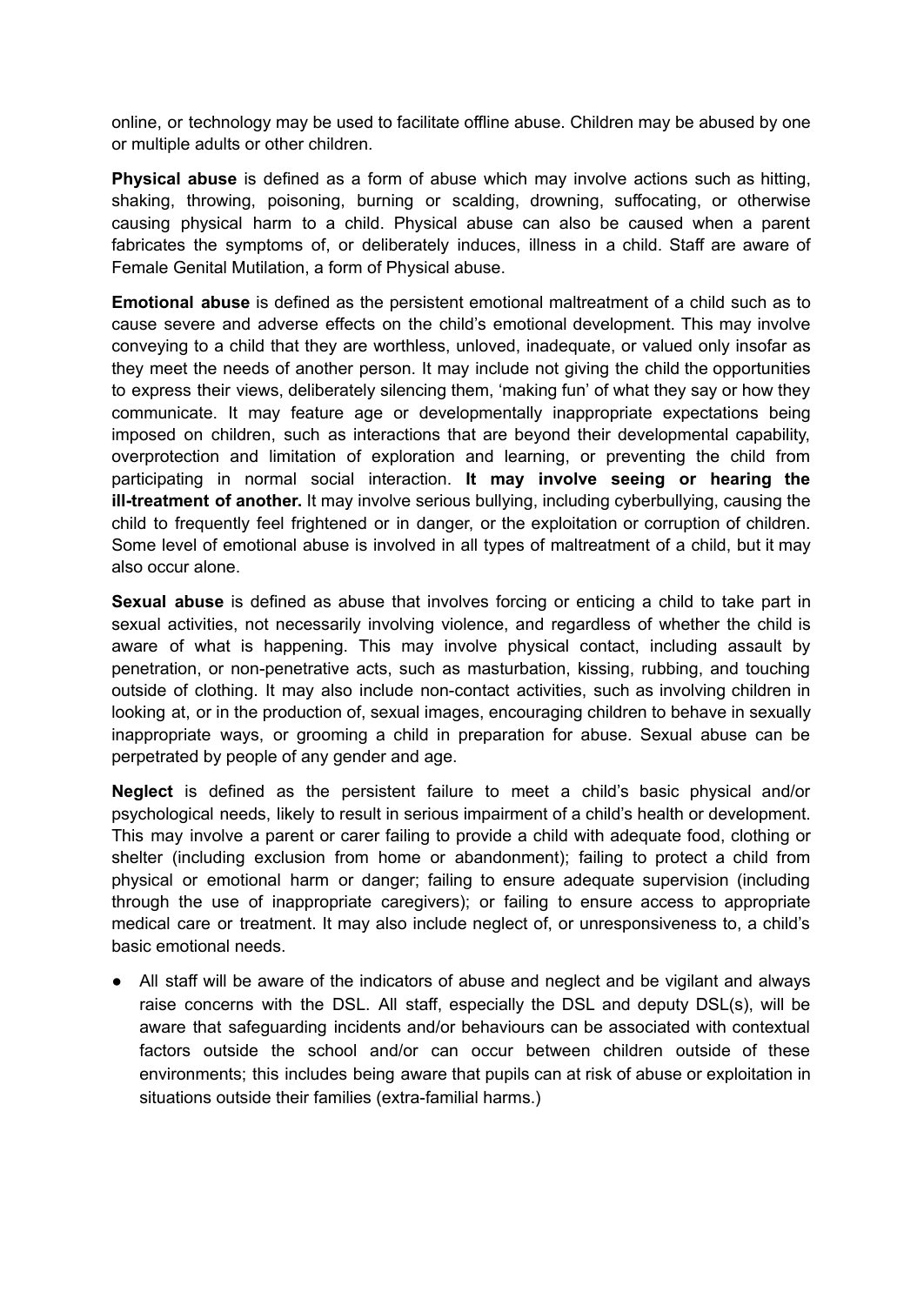- All staff will be aware that technology is a significant component in many safeguarding and wellbeing issues, including online abuse, cyberbullying, radicalisation and the sharing of indecent images.
- ALL staff understand that children who perpetrate abuse or display harmful behaviour should be treated as victims first and foremost and supported in the same way a victim of abuse would be supported - Risk Assessments will be undertaken where a child's behaviour poses a risk to others, themselves or the environment.
- ALL staff and volunteers understand that there are specific and emerging ways in which children can be abused and are aware of these specific issues, reporting any concerns, in the appropriate manner to the DSL. Specific issues include (but are not limited to):

## **10. Domestic abuse**

In line with the Domestic Abuse Act 2021, **domestic abuse** is defined as abusive behaviour of a person towards another person where both are aged 16 or over and are personally connected. **Abusive behaviour** includes physical or sexual abuse, violent or threatening behaviour, controlling or coercive behaviour, economic abuse, psychological or emotional abuse, or another form of abuse.

The school will recognise the serious, long lasting emotional impact of domestic abuse on children, as victims in their own right, if they see, hear or experience the effects of domestic abuse. All staff will be aware of the signs of domestic abuse and follow the appropriate safeguarding procedures where concerns arise.

GMSJ has commitment to Operation Encompass and informing all stakeholders of the initiative. The lead person for Operation Encompass is Michaela Underwood [www.operationencompass.org](http://www.operationencompass.org)

#### **11. Homelessness**

The DSL and deputy DSL(s) are aware of the contact details and referral routes into the Local Housing Authority so that concerns and support over homelessness can be raised as early as possible. Indicators that a family may be at risk of homelessness include:

- Household debt
- Rent arrears
- Domestic abuse
- Anti-social behaviour
- Any mention of a family moving home because "they have to" or frequent moves.

Referrals to the Local Housing Authority do not replace referrals to CSC where a child is being harmed or at risk of harm. For 16- and 17-year-olds, homelessness may not be family-based and referrals to CSC will be made as necessary where concerns are raised.

#### **12. Children missing from education**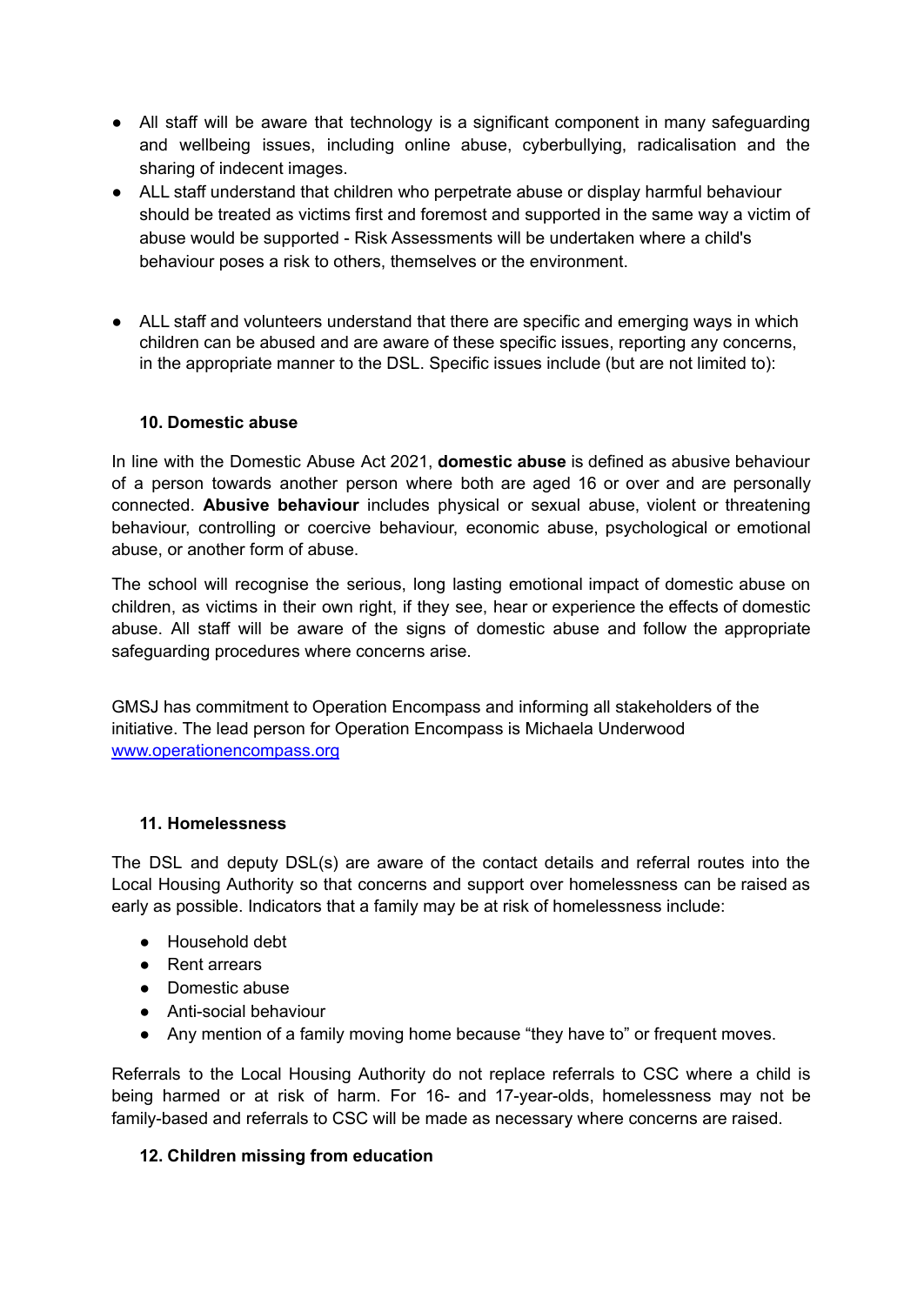Staff will be aware a child going missing from school is a potential indicator of abuse or neglect and, as such, these children are increasingly at risk of being victims of harm, sexual and criminal exploitation, forced marriage, female genital mutilation or radicalisation. Staff will monitor pupils that go missing from the school, particularly on repeat occasions, and report them to the DSL following normal safeguarding procedures, in accordance with the Attendance Policy. The school will inform the LA of any pupil who fails to attend regularly or has been absent without the school's permission for a continuous period of 10 school days or more.

Where reasonably possible schools and colleges **will hold more than one emergency contact number for their pupils and students.**

## **13. Child criminal exploitation (CCE)**

**Child criminal exploitation** is defined as a form of abuse where an individual or group takes advantage of an imbalance of power to coerce, manipulate or deceive a child into taking part in criminal activity, for any of the following reasons:

- In exchange for something the victim needs or wants
- For the financial advantage or other advantage of the perpetrator or facilitator
- Through violence or the threat of violence (this could be online or through technology)

Specific forms of CCE can include:

- Being forced or manipulated into transporting drugs or money through county lines.
- Working in cannabis factories.
- Shoplifting or pickpocketing.
- Committing vehicle crime.
- Committing, or threatening to commit, serious violence to others.

The school will recognise that pupils involved in CCE are victims themselves, regardless of whether they have committed crimes, and even if the criminal activity appears consensual. The school will also recognise that pupils of **any gender** are at risk of CCE.

School staff will be aware of the indicators that a pupil is the victim of CCE, including:

- Associating with other children involved in exploitation
- Suffering from changes in emotional wellbeing
- Misusing drugs or alcohol
- Going missing for periods of time or regularly coming home late
- Regularly missing school or education
- Appearing with unexplained gifts, money or new possessions.

Criminal exploitation of children can include **County Lines**. This is a geographically widespread form of harm that is a typical feature of county lines criminal activity: drug networks or criminal networks / gangs groom and exploit children and young people to carry drugs and money into one or more areas. Key to identifying potential involvement in county lines are missing episodes, when the victim may have been trafficked or the purpose of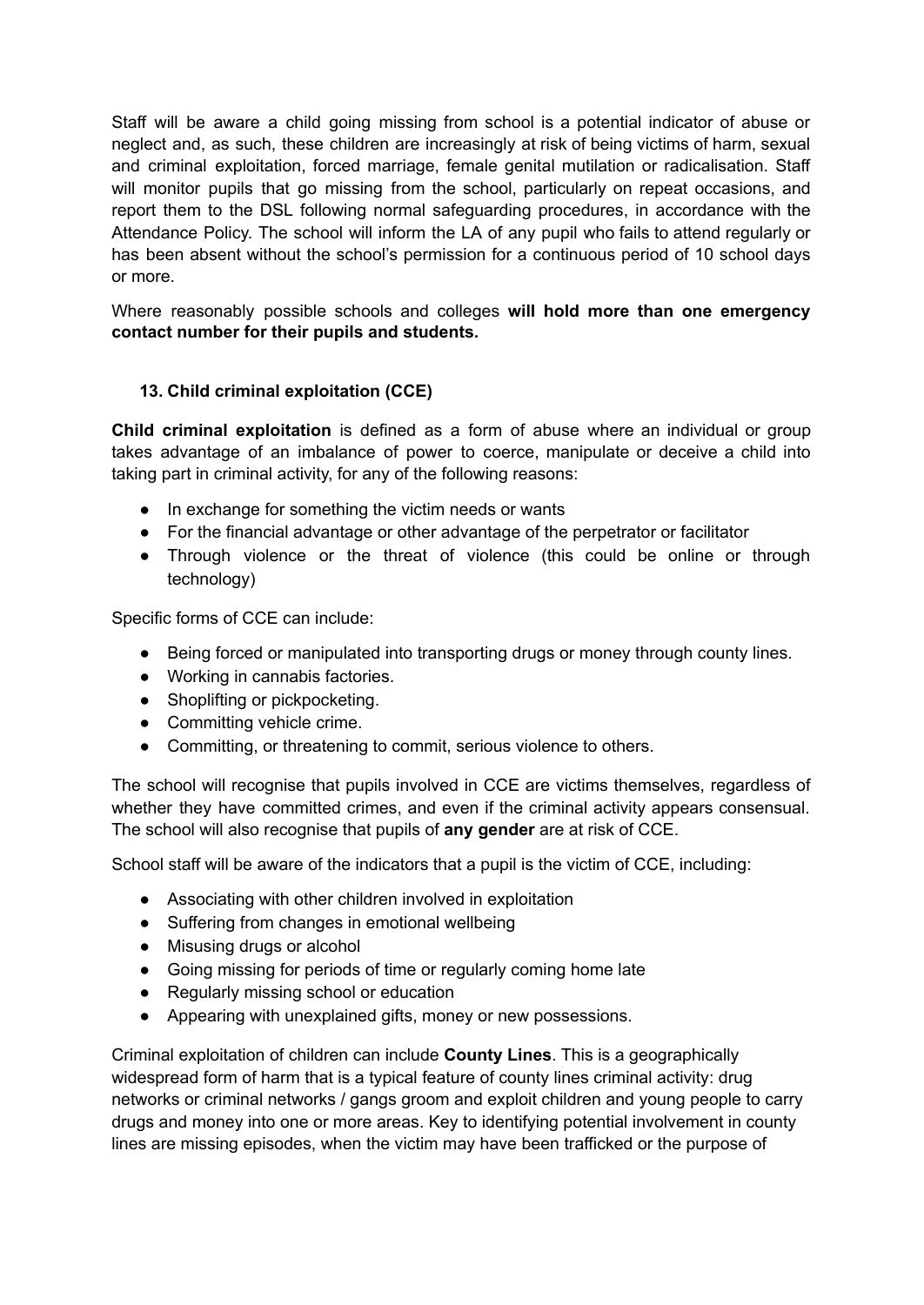transporting drugs and a referral to the National Referral [Mechanism](https://www.gov.uk/government/publications/human-trafficking-victims-referral-and-assessment-forms/guidance-on-the-national-referral-mechanism-for-potential-adult-victims-of-modern-slavery-england-and-wales#what-the-national-referral-mechanism-is) should be considered in addition to normal safeguarding procedures.

As well as the general indicators for CCE, school staff will be aware of the specific indicators that a pupil may be involved in county lines, including:

- Going missing and subsequently being found in areas away from their home.
- Having been the victim or perpetrator of serious violence, e.g. knife crime.
- Receiving requests for drugs via a phone line, moving drugs, collecting money
- Being found in accommodation they have no connection
- Owing a 'debt bond' to their exploiters
- Having their bank account used to facilitate drug dealing.

# **14. Child sexual exploitation (CSE)**

**Child sexual exploitation** is defined as a form of sexual abuse where an individual or group takes advantage of an imbalance of power to coerce, manipulate or deceive a child into sexual activity, for any of the following reasons:

- In exchange for something the victim needs or wants
- For the financial advantage, increased status or other advantage of the perpetrator or facilitator
- Through violence or the threat of violence, this could be online or through technology.

The school will recognise that CSE can occur over time or be a one-off occurrence, and may happen without the pupil's immediate knowledge, e.g. through others sharing videos or images of them on social media. The school will recognise that CSE can affect any pupil who has been coerced into engaging in sexual activities, even if the activity appears consensual; this includes pupils aged 16 and above who can legally consent to sexual activity. The school will also recognise that pupils may not realise they are being exploited and they believe they are in a genuine romantic relationship.

School staff will be aware of the key indicators that a pupil is the victim of CSE, including:

- Appearing with unexplained gifts, money or new possessions.
- Associating with other children involved in exploitation.
- Suffering from changes in emotional wellbeing.
- Misusing drugs or alcohol.
- Going missing for periods of time or regularly coming home late.
- Regularly missing school or education or not taking part.
- Having older boyfriends or girlfriends.
- Suffering from sexually transmitted infections.
- Displaying sexual behaviours beyond expected sexual development.
- Becoming pregnant.

Where CSE, or the risk of it, is suspected, staff will discuss the case with the DSL. If after discussion a concern remains, local safeguarding procedures will be triggered.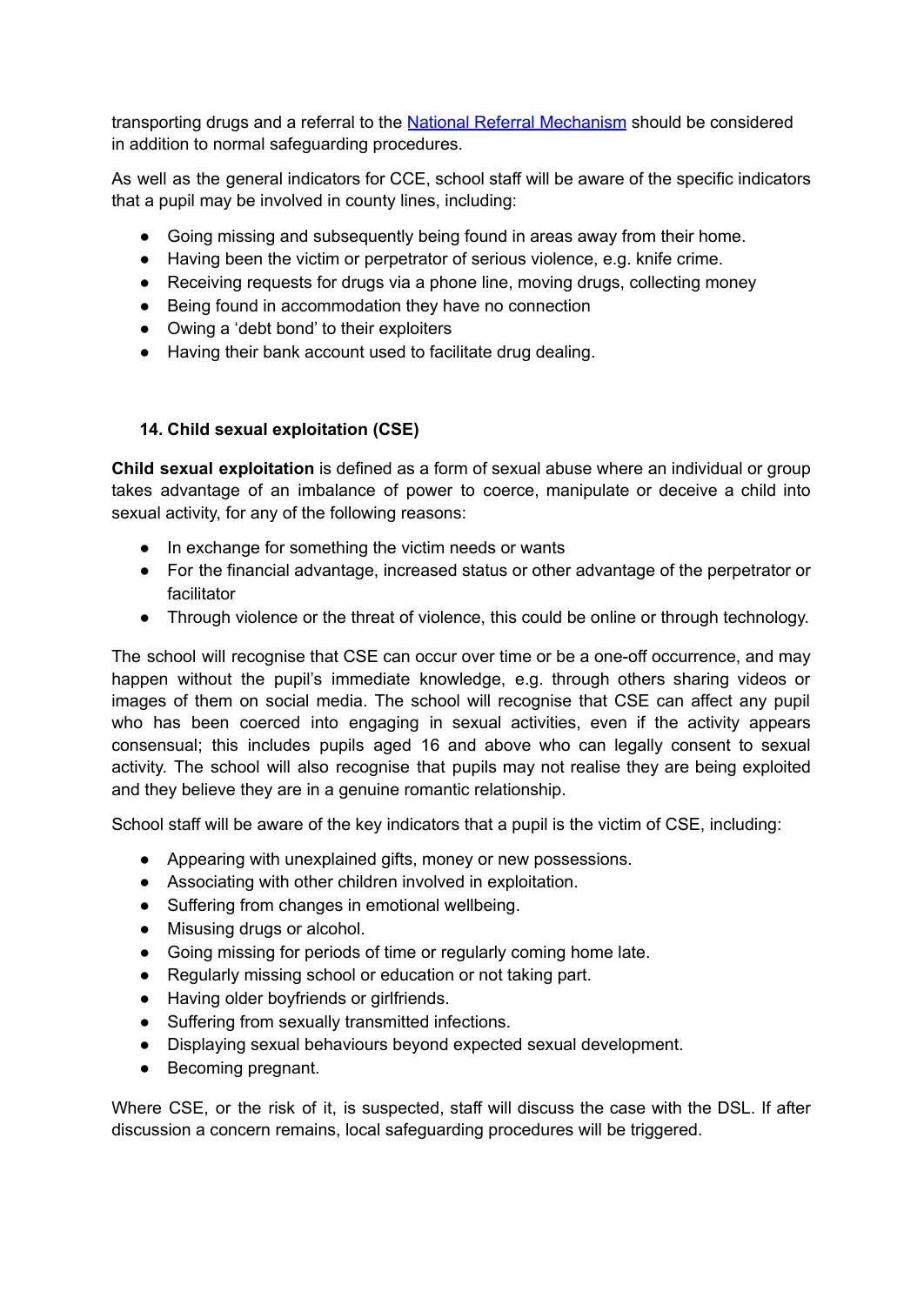#### **15. Modern slavery**

**Modern slavery** encompasses human trafficking and slavery, servitude, and forced or compulsory labour. This can include CCE, CSE, and other forms of exploitation.

All staff will be aware of and alert to the signs that a pupil may be the victim of modern slavery. Staff will also be aware of the support available to victims of modern slavery and how to refer them to the National Referral Mechanism. (From The Modern Slavery Act 2015, Section 52) The public authority (including schools) bears this obligation where it has 'reasonable grounds to believe that a person may be a victim of slavery or human trafficking':

## **16. FGM**

**FGM** is defined as all procedures involving the partial or total removal of the external female genitalia or other injury to the female genital organs. FGM is illegal in the UK and a form of child abuse with long-lasting harmful consequences.

All staff will be alert to the possibility of a pupil being at risk of FGM, or already having suffered FGM. If staff are worried about someone who is at risk of FGM or who has been a victim of FGM, they are required to share this information with CSC and/or the police. The school's procedures relating to managing cases of FGM and protecting pupils will reflect multi-agency working arrangements.

As outlined in Section 5B of the Female Genital Mutilation Act 2003 (as inserted by section 74 of the Serious Crime Act 2015), teachers are **legally required** to report to the police any discovery, whether through disclosure by the victim or visual evidence, of FGM on a pupil under the age of 18. Teachers failing to report such cases may face disciplinary action. Teachers will not examine pupils, and so it is rare that they will see any visual evidence, but they must personally report to the police where an act of FGM appears to have been carried out. Unless the teacher has a good reason not to, they should also consider and discuss any such case with the DSL and involve CSC as appropriate. **NB:** This does not apply to any suspected or at-risk cases, nor if the individual is over the age of 18. In such cases, local safeguarding procedures will be followed.

All staff will be aware of the indicators that pupils may be at risk of FGM. While some individual indicators they may not indicate risk, the presence of two or more indicators could signal a risk to the pupil. It is important to note that the pupil may not yet be aware of the practice or that it may be conducted on them, so staff will be sensitive when broaching the subject.

Indicators that a pupil may be at heightened risk of undergoing FGM include: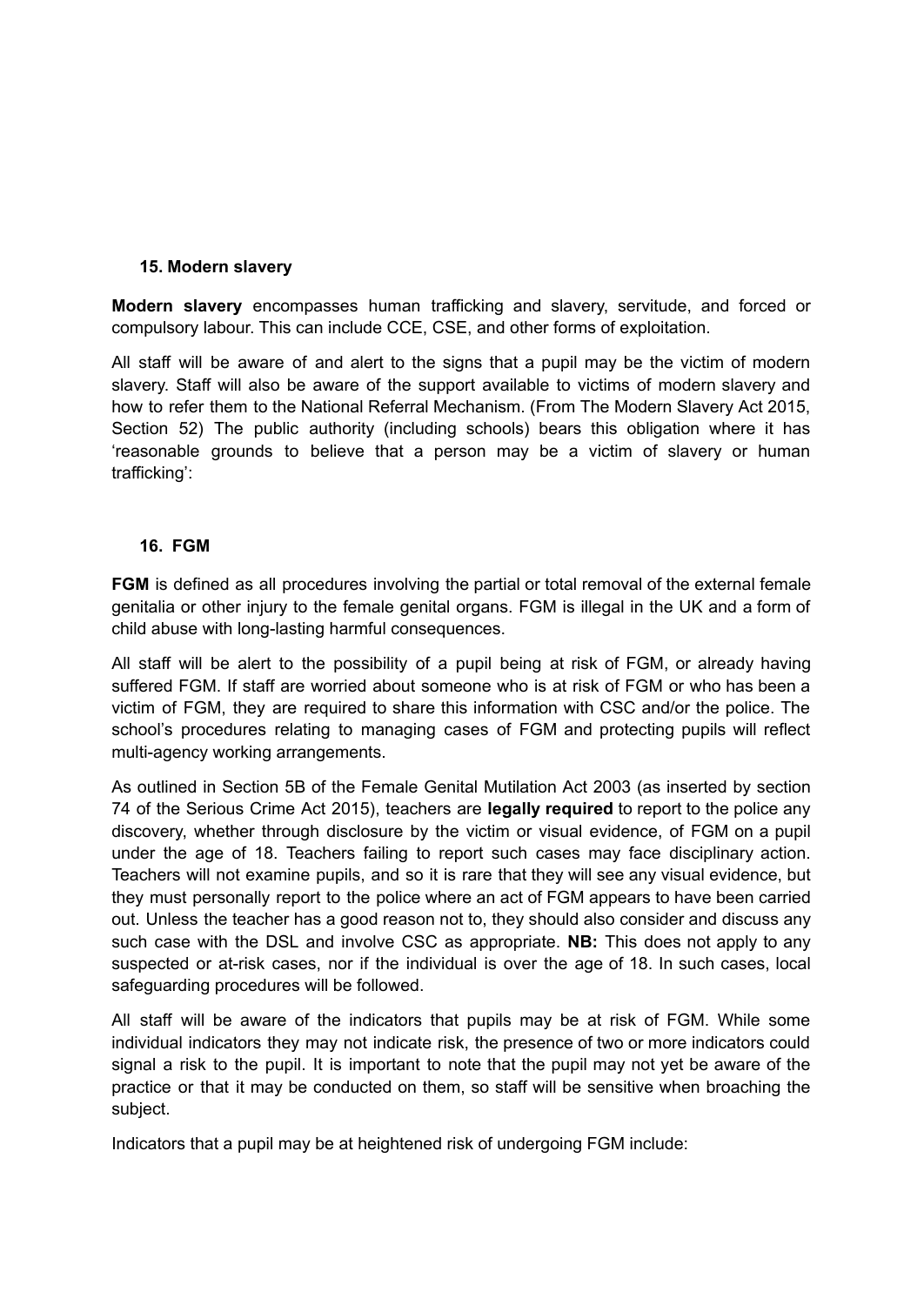- The socio-economic position of the family and their level of integration into UK society
- The pupil coming from a community known to adopt FGM
- Any girl with a mother or sister who has been subjected to FGM
- Any girl withdrawn from PSHE
- Travel abroad or a long holiday with relatives to a country known to practise FSM.

FGM is included in the definition of **honour-based' abuse (HBA)** which involves crimes that have been committed to defend the honour of the family and/or community. All forms of HBA are forms of abuse and will be treated and escalated as such. Staff will be alert to the signs of HBA, including concerns that a child is at risk of HBA, or has already suffered from HBA, and will consult with the DSL who will activate local safeguarding procedures if concerns arise.

## **17. Forced marriage**

**Forced marriage** is defined as a marriage that is entered into without the full and free consent of one or both parties, and where violence, threats or any other form of coercion is used to cause a person to enter into the marriage. Threats can be physical, emotional, or psychological. A lack of full and free consent can be where a person does not consent or where they cannot consent, e.g. due to some forms of SEND. Forced marriage is a crime in the UK and a form of HBA.

Staff who have any concerns regarding a pupil who may have undergone, is currently undergoing, or is at risk of forced marriage will speak to the DSL and local safeguarding procedures will be followed – this could include referral to CSC, the police or the Forced Marriage Unit

#### **18. Extremism & Radicalisation**

**Extremism** refers to the vocal or active opposition to fundamental British values, including democracy, the rule of law, individual liberty, and the mutual respect and tolerance of different faiths and beliefs. Extremism also includes calling for the death of members of the armed forces. **Radicalisation** refers to the process by which a person comes to support terrorism and extremist ideologies associated with terrorist groups.

**Terrorism** refers to an action that endangers or causes serious violence to a person or people, serious damage to property, or seriously interferes with or disrupts an electronic system. The use or threat of these actions must be designed to influence the government or intimidate the public, and be made for the purpose of advancing a political, religious or ideological cause.

Protecting pupils from the risk of radicalisation is part of the school's wider safeguarding duties. The school will actively assess the risk of pupils being radicalised and drawn into extremism and/or terrorism. Staff will be alert to changes in pupils' behaviour which could indicate that they may need help or protection. Staff will use their professional judgement to identify pupils who may be at risk of radicalisation and act appropriately, which may include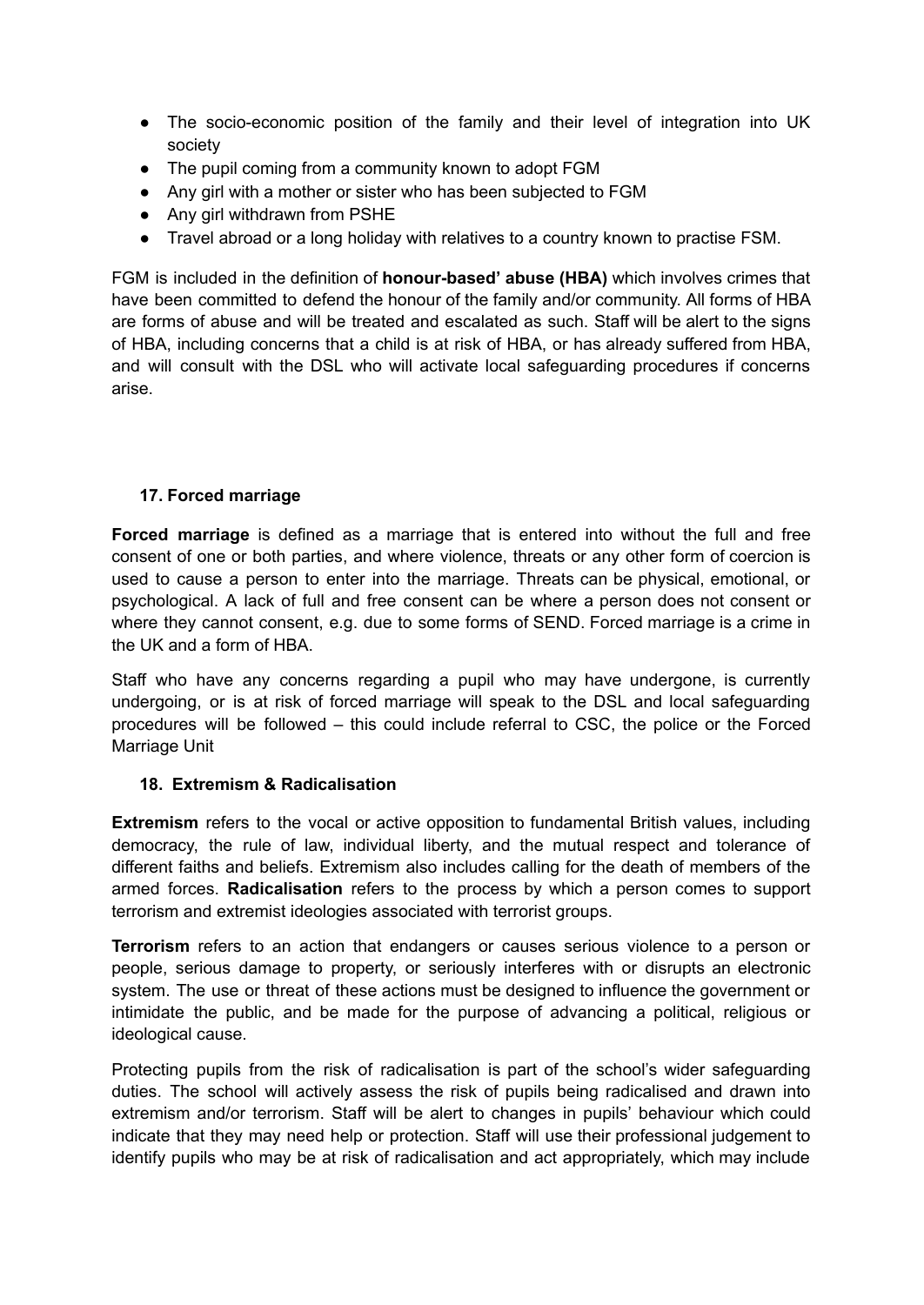contacting the DSL or making a Prevent referral. The school will work with local safeguarding arrangements as appropriate.

The school will ensure that they engage with parents and families, as they are in a key position to spot signs of radicalisation. In doing so, the school will assist and advise family members who raise concerns and provide information for support mechanisms. Any concerns over radicalisation will be discussed with the pupil's parents, unless the school has reason to believe that the child would be placed at risk as a result.

The DSL will undertake Prevent awareness training to be able to provide advice and support to other staff on how to protect pupils against the risk of radicalisation. The DSL will hold formal training sessions with all members of staff to ensure they are aware of the risk indicators and their duties regarding preventing radicalisation.

The Online Safety Policy will ensure the safety of children by ensuring they cannot access terrorist and extremist material when using the internet and that suitable filtering software is in place

DSLs understand when it is appropriate to make a referral to the Channel Panel and are aware of how to do so.



#### **The Prevent duty**

Under section 26 of the Counter-Terrorism and Security Act 2015, all schools are subject to a duty to have "due regard to the need to prevent people from being drawn into terrorism", known as **the Prevent duty,** forming part of the school's wider safeguarding obligations.

The school's procedures for carrying out the Prevent duty, including how it will engage and implement the Channel programme, are outlined in the Prevent Duty Policy.

GMSJ will ensure that ALL Staff, Governors and volunteers are informed and have 'due regard to the need to prevent people from being drawn into terrorism', known as the 'Prevent Duty.'

| <b>Prevent Lead</b>            | . Michaela Underwood |
|--------------------------------|----------------------|
| <b>Prevent Governor Lead</b>   | Daphne Durham        |
| <b>Prevent Curriculum Lead</b> | Michaela Underwood   |

#### **19. Private fostering**

Where a period of UK homestay lasts 28 days or more for a child aged under 16, or under 18 for a child with SEND, this may amount to private fostering under the Children Act 1989. Where the school becomes aware of a pupil being privately fostered, they will notify the LA as soon as possible to allow the LA to conduct any necessary checks.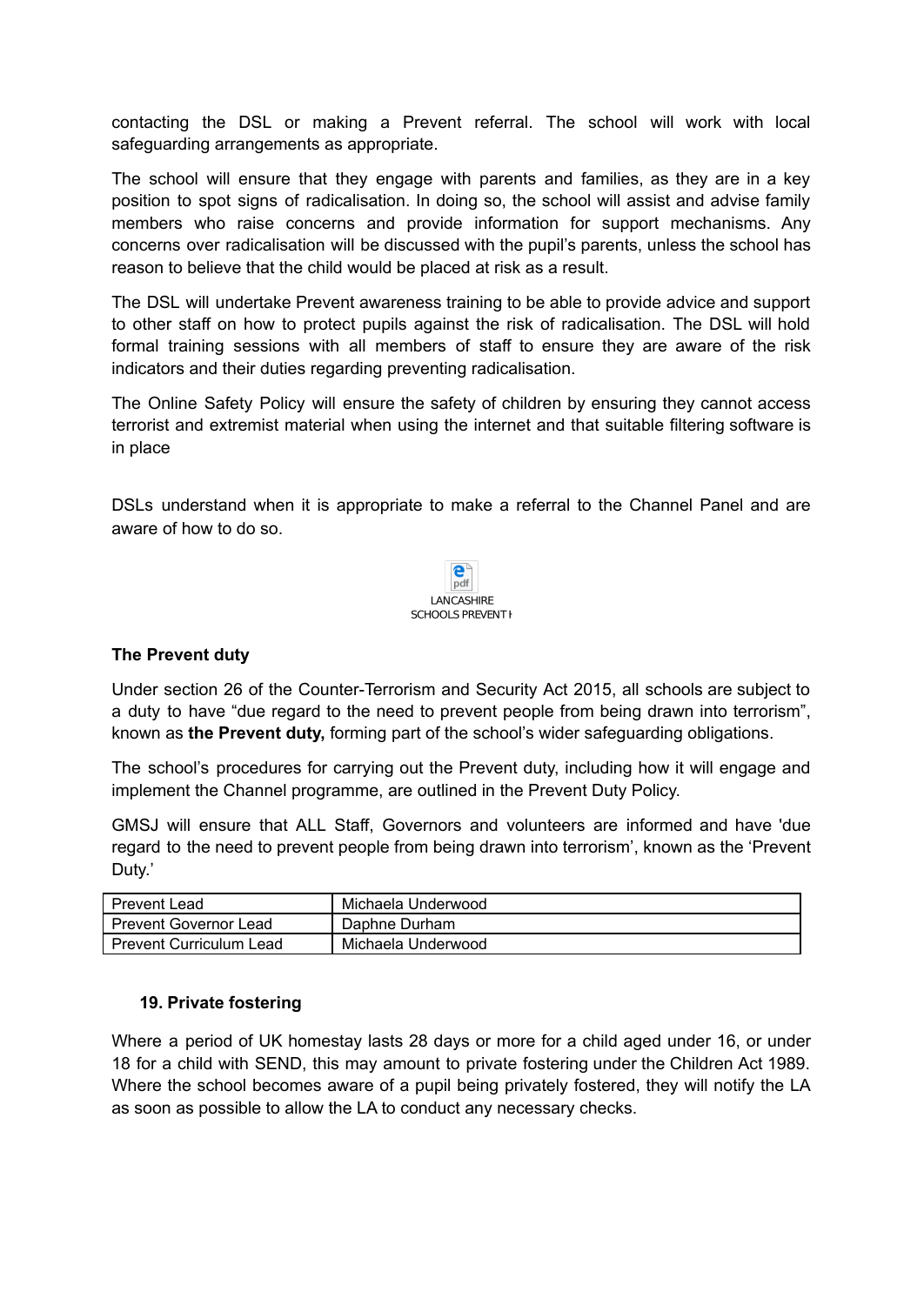# **20. Pupils with family members in prison**

Pupils with a family member in prison will be offered pastoral support as necessary. They will receive a copy of 'Are you a young person with a family [member](https://www.nicco.org.uk/directory-of-resources) in prison?' from Action for Prisoners' Families where appropriate and allowed the opportunity to discuss questions and concerns.

# **21. Peer-on-peer abuse including sexualised abuse**

**Peer-on-peer abuse** is defined as abuse between children.

GMSJ has a **zero-tolerance approach to abuse**, including peer-on-peer abuse.

GMSJ will refer to specific guidance in Keeping Children Safe in Education Part five: Child on Child Sexual Violence and Sexual Harassment and Lancashire Procedures. 5.31 [Peer](https://panlancashirescb.proceduresonline.com/chapters/p_peer_abuse.html) Abuse [\(proceduresonline.com\)](https://panlancashirescb.proceduresonline.com/chapters/p_peer_abuse.html)

All staff will be aware that peer-on-peer abuse can occur between pupils of any age and gender, both inside and outside of school, as well as online. All staff will be aware of the indicators of peer-on-peer abuse, how to identify it, and how to respond to reports. All staff will also recognise that even if no cases have been reported, this is not an indicator that peer-on-peer abuse is not occurring. All staff will speak to the DSL if they have any concerns about peer-on-peer abuse.

All staff will understand the importance of challenge inappropriate behaviour between peers, and will not tolerate abuse as "banter" or "part of growing up".

Peer-on-peer abuse can be manifested in many different ways, including:

- Bullying, including cyberbullying and prejudice-based or discriminatory bullying.
- Abuse in intimate personal relationships between peers.
- Physical abuse this may include an online element which facilitates, threatens and/or encourages physical abuse.
- Sexual violence this may include an online element which facilitates, threatens and/or encourages sexual violence.
- Sexual harassment, including online sexual harassment, which may be standalone or part of a broader pattern of abuse.
- Causing someone to engage in sexual activity without consent.
- The consensual and non-consensual sharing of nude and semi-nude images and/or videos.
- Upskirting.
- Initiation- and hazing-type violence and rituals, which can include activities involving harassment, abuse or humiliation used as a way of initiating a person into a group, and may also include an online element.

All staff will be clear as to the school's policy and procedures regarding peer-on-peer abuse and the role they have to play in preventing it and responding where they believe a child may be at risk from it.

All staff will be made aware of the heightened vulnerability of pupils with SEND, who evidence suggests are more likely to be abused than their peers. Staff will not assume that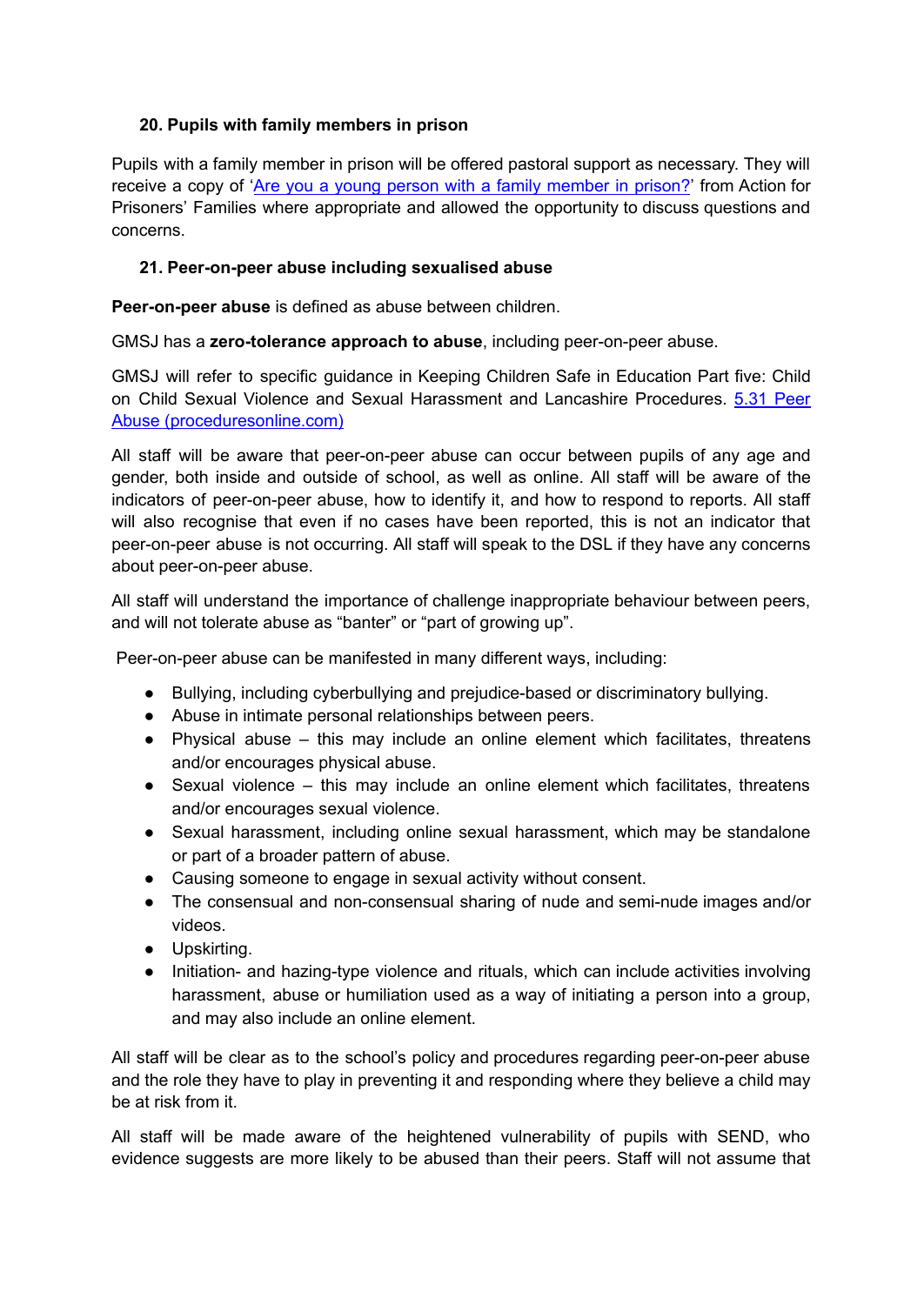possible indicators of abuse relate to the pupil's SEND and will always explore indicators further.

All staff will be made aware of the heightened vulnerability of LGBTQ+ pupils, who evidence suggests are also more likely to be targeted by their peers. In some cases, pupils who are perceived to be LGBTQ+, regardless of whether they are LGBTQ+, can be just as vulnerable to abuse as LGBTQ+ pupils. The school's response to sexual violence and sexual harassment between pupils of the same sex will be equally as robust as it is for incidents between children of the opposite sex.

Pupils will be made aware of how to raise concerns or make a report and how any reports will be handled. This includes the process for reporting concerns about friends or peers. Pupils will also be reassured that they will be taken seriously, be supported, and kept safe.

The school's procedures for managing allegations of peer-on-peer abuse are outlined in the School Behaviour Policy. Staff will follow these procedures, as well as the procedures outlined in the school's Anti-Bullying Policy where relevant.

GMSJ will consider:

- the wishes of the victim in terms of how they want to proceed
- the nature of the alleged incident
- the ages of the children involved
- the development stages of the children involved
- any power imbalance between the children
- is the incident a one-off or a sustained pattern of abuse
- are there ongoing risks to the victim, other children, school or college staff
- contextual safeguarding issues.
- **Following a report of sexual violence, the designated safeguarding lead (or deputy) will make an immediate risk and needs assessment, considering**:
- the victim
- the alleged perpetrator
- all other children (and if appropriate adult students and staff).
- Risk assessments will be recorded and kept under review as a minimum termly.

Examples of risk Assessments and Guidance below:

| re Education | Lancashire Ris |
|--------------|----------------|

Lancashi sk Risk Management Pla Management Plans

# **22. Serious violence**

Through training, all staff will be made aware of the indicators which may signal a pupil is at risk from, or is involved with, serious violent crime. These indicators include, but are not limited to:

• Increased absence from school.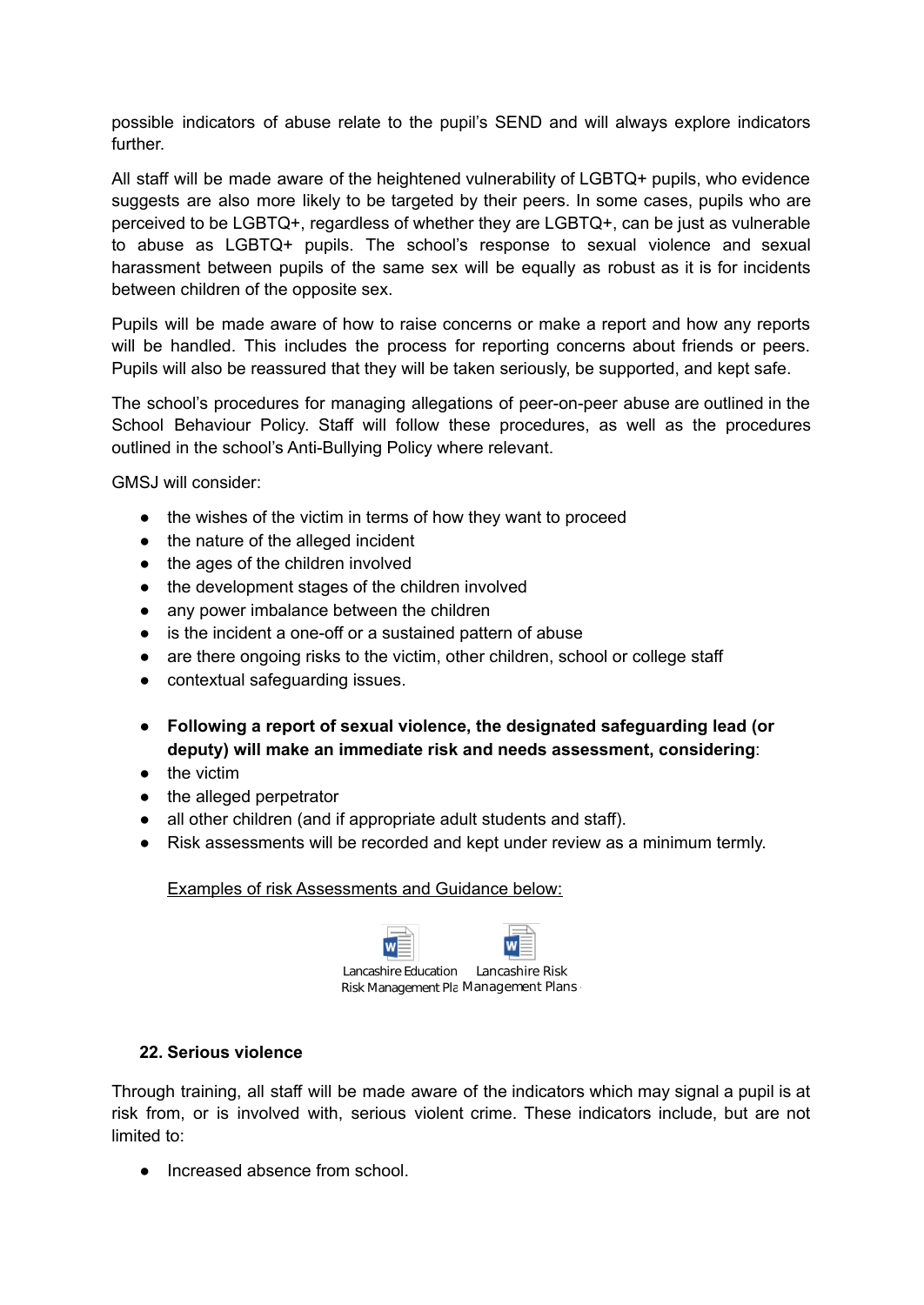- A change in friendships.
- Relationships with older individuals or groups.
- A significant decline in academic performance.
- Signs of self-harm.
- A significant change in wellbeing.
- Signs of assault.
- Unexplained injuries.
- Unexplained gifts or new possessions.

Staff will be made aware of some of the most significant risk factors that could increase a pupil's vulnerability to becoming involved in serious violence. These risk factors include, but are not limited to:

- Being male.
- Having been frequently absent from school.
- Having been permanently excluded from school.
- Having experienced child maltreatment or trauma.
- Having been involved in offending, such as theft or robbery.

Staff members who suspect a pupil may be vulnerable to, or involved in, serious violent crime will immediately report their concerns to the DSL.

#### **23. Online safety and personal electronic devices**

GMSJ will adhere to the Online Safety Policy at all times and is committed to keeping children safe online.

As part of a broad and balanced curriculum, all pupils will be made aware of online risks and taught how to stay safe online.

The school will ensure that suitable filtering systems are in place on ICT equipment to prevent children accessing inappropriate material. This system will be monitored and reviewed with any inappropriate behaviours or searches being followed up appropriately.

Further information regarding the school's approach to online safety can be found in the Online Safety Policy.

● When school become aware of an online safety issue that has occurred outside of school, it is managed in accordance with the school Online Safety Policy

#### **Personal electronic devices**

The use of personal electronic devices, including mobile phones and cameras, by staff and pupils is closely monitored by the school, in accordance with the Mobile Device Policy and Acceptable Use Policy.

Where photographs and videos will involve pupils who are CLA, adopted pupils, or pupils for whom there are security concerns, the headteacher will liaise with the DSL to determine the steps involved. The DSL will, in known cases of pupils who are CLA or who have been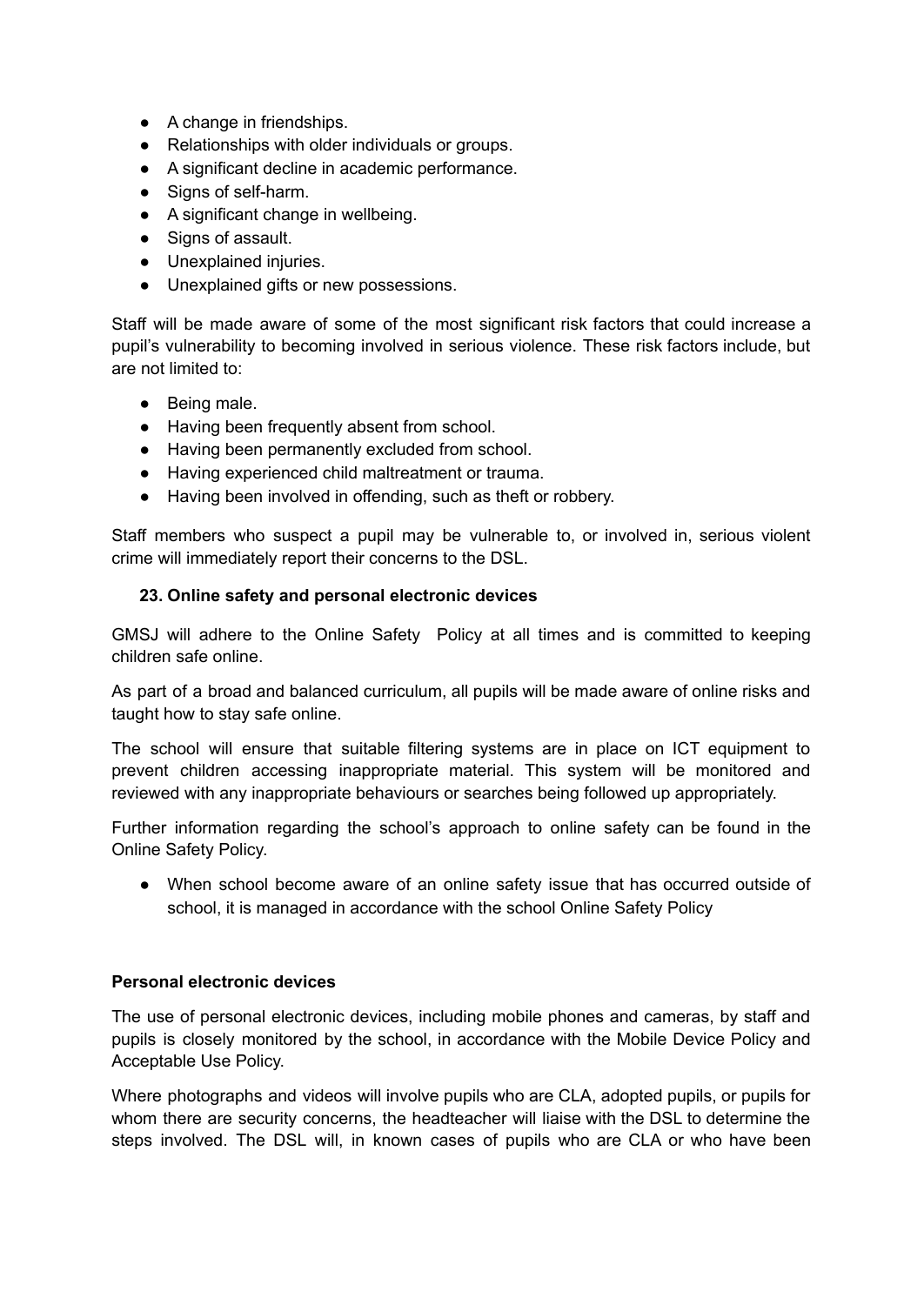adopted, liaise with the pupils' social workers, carers or adoptive parents to assess the needs and risks associated with the pupils.

Staff will report any concerns about pupils' or other staff members' use of personal electronic devices to the DSL, following the appropriate procedures. insert GMSJ] is committed to keeping pupils safe by ensuring that electronic devices such as cameras, phones and tablets are used in an appropriate manner.

School will therefore ensure that:

• parental consent is obtained to take and use photographs and/or videos of children, for use in school, to market the school or to share on social media / internet

• staff, visitors, volunteers and students do not use their own mobile phones or devices to take or record any images of children.

## **Upskirting**

Under the Voyeurism (Offences) Act 2019, it is an offence to operate equipment for the purpose of upskirting. **"Operating equipment"** includes enabling, or securing, activation by another person without that person's knowledge, e.g. a motion-activated camera.

Upskirting will not be tolerated by the school. Any incidents of upskirting will be reported to the DSL, who will then decide on the next steps to take, which may include police involvement.

## **24. Sexting and the sharing of indecent images**

Sexting is defined as the production and/or sharing of sexual photos and videos of and by young people who are under the age of 18. (UKCCIS, 2016), It includes nude or nearly nude images and/or sexual acts. It is also referred to as 'youth produced sexual imagery'. 'Sexting' does not include the sharing of sexual photos and videos of under-18 year olds with or by adults. This is a form of child sexual abuse and must be referred to the police.

The school will ensure that staff are aware to treat the sharing of indecent images, including through sexting, as a safeguarding concern.

Staff will receive appropriate training regarding child sexual development and will understand the difference between sexual behaviour that is considered normal and expected for the age of the pupil, and sexual behaviour that is inappropriate and harmful. Staff will receive appropriate training around how to deal with instances of sexting in the school community, including understanding motivations, assessing risks posed to pupils depicted in the images, and how and when to report instances of sexting.

Staff will be aware that creating, possessing, and distributing indecent imagery of children is a criminal offence, regardless of whether the imagery is created, possessed, and distributed by the individual depicted; however, staff will ensure that pupils are not unnecessarily criminalised.

When a member of staff becomes aware of an incident of sexting that involves indecent images of a pupil, they will refer this to the DSL as soon as possible. Where a pupil confides in a staff member about the circulation of indecent imagery, depicting them or someone else, the staff member will: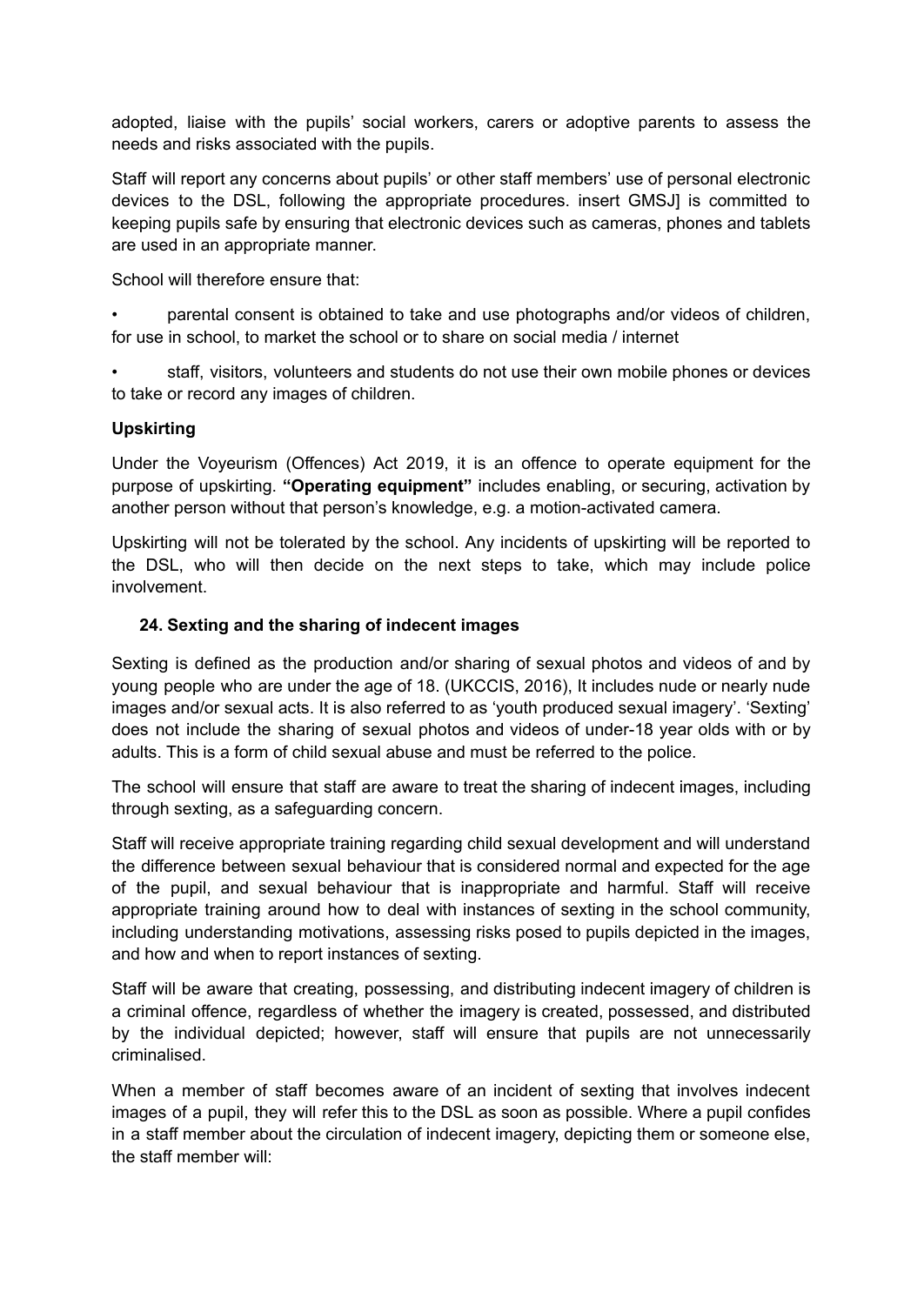- Refrain from viewing, copy, printing, sharing, storing or saving the imagery.
- Tell the DSL immediately if they accidentally view an indecent image and seek support.
- Explain to the pupil that the incident will need to be reported.
- Respond positively to the pupil without blaming or shaming anyone involved, and reassuring them that they can receive support from the DSL.
- Report the incident to the DSL.

The DSL will attempt to understand what the image contains **without viewing it** and the context surrounding its creation and distribution – they will categorise the incident into one of two categories:

- **Aggravated:** incidents which involve additional or abusive elements beyond the creation and distribution of indecent images of pupils, including where there is an adult involved, where there is an intent to harm the pupil depicted, or where the images are used recklessly.
- **Experimental:** incidents involving the creation and distribution of indecent images of pupils where there is no adult involvement or apparent intent to cause harm or embarrassment to the pupil.

Where it is necessary to view the imagery, e.g. if this is the only way to make a decision about whether to inform other agencies, the DSL should:

- Discuss this decision with the headteacher or member of the SLT.
- Ensure the image is, where possible, viewed by someone of the same sex as the individual depicted.
- Ensure viewing takes place on school premises and with another member of staff present in the room – this staff member does not need to view the imagery.
- Record how and why the decision was made to view the imagery in accordance with the Records Management Policy.

Where the incident is categorised as 'aggravated', the situation will be managed in line with the school's Peer-on-Peer Abuse Policy. Where the incident is categorised as 'experimental', the pupils involved are supported to understand the implications of sharing indecent imagery and to move forward from the incident. Where there is reason to believe that indecent imagery being circulated will cause harm to a pupil, the DSL escalates the incident to CSC. Where indecent imagery of a pupil has been shared publicly, the DSL will work with the pupil to report imagery to sites on which it has been shared and will reassure them of the support available.

#### **25. Context of safeguarding incidents**

Safeguarding incidents can occur outside of school and can be associated with outside factors. All staff, particularly the DSL and deputy DSL(s), will always consider the context of safeguarding incidents. Assessment of pupils' behaviour will consider whether there are wider environmental factors that are a threat to their safety and/or welfare. The school will provide as much contextual information as possible when making referrals to CSC or external agencies.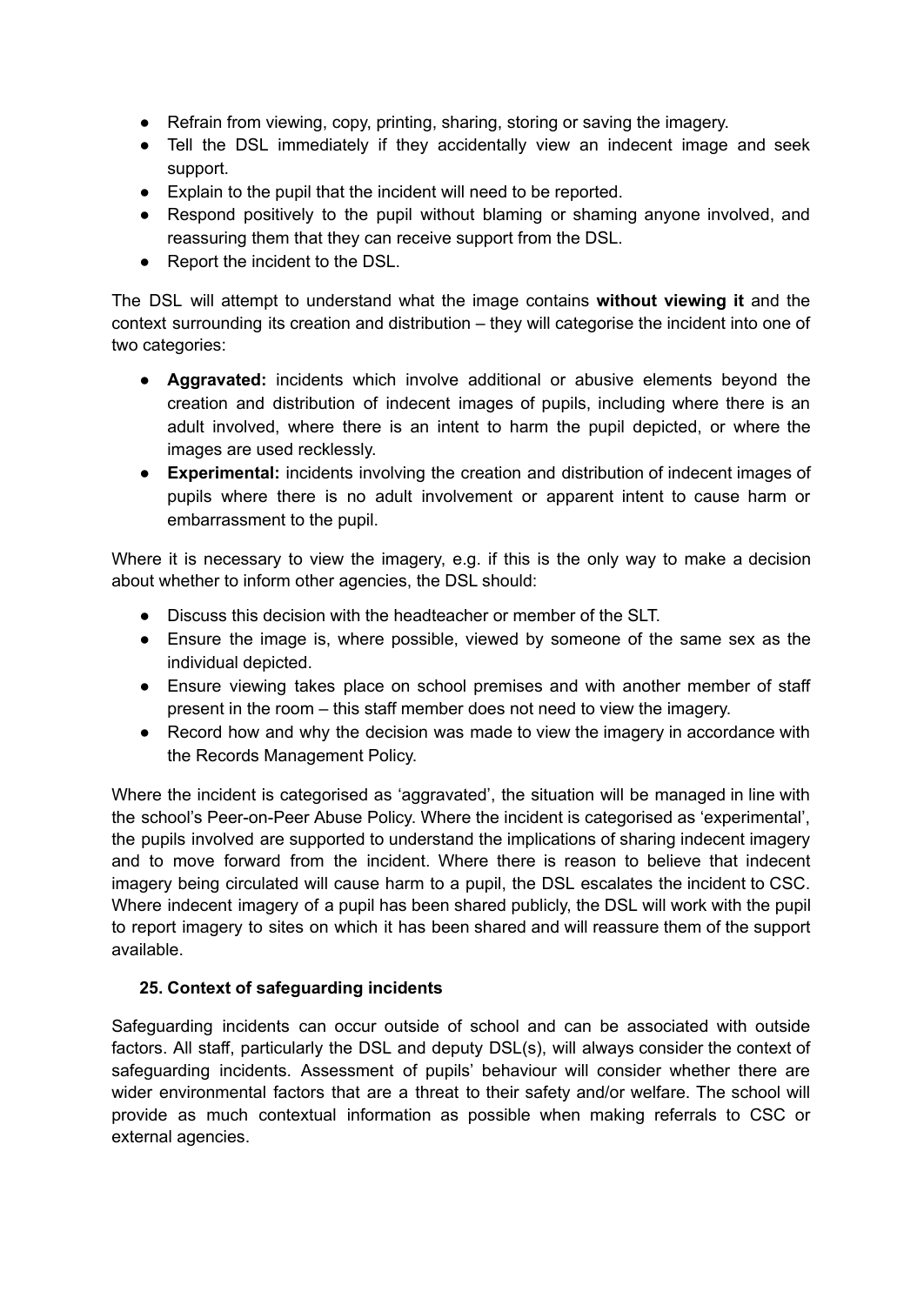## **Pupils with SEND**

When managing safeguarding in relation to pupils with SEND, staff will be aware of the following:

- Pupils with SEND or disabilities are nearly 4 times more likely to be a victim of abuse
- Certain indicators of abuse, such as behaviour, mood and injury, may relate to the pupil's disability without further exploration; however, it should never be assumed that a pupil's indicators relate only to their disability
- Pupils with SEND can be disproportionately impacted by issues such as bullying, without outwardly showing any signs
- Communication barriers may exist, as well as difficulties in overcoming these barriers

When reporting concerns or making referrals for pupils with SEND, the above factors will always be taken into consideration. When managing a safeguarding issue relating to a pupil with SEND, the DSL will liaise with the school's SENCO, as well as the pupil's parents where appropriate, to ensure that the pupil's needs are met effectively.

## **26. Extracurricular activities and clubs**

Extra-curricular activities and clubs hosted by external bodies, e.g. charities or companies, will work in collaboration with the school to effectively safeguard pupils and adhere to local safeguarding arrangements.

Staff and volunteers running extracurricular activities and clubs are aware of their safeguarding responsibilities and promote the welfare of pupils. Paid and volunteer staff understand how they should respond to child protection concerns and how to make a referral to CSC or the police, if necessary.

All national governing bodies of sport that receive funding from either Sport England or UK Sport must aim to meet the Standards for Safeguarding and Protecting Children in Sport.

# **27. Alternative provision**

The school will remain responsible for a pupil's welfare during their time at an alternative provider. When placing a pupil with an alternative provider, the school will obtain written confirmation that the provider has conducted all relevant safeguarding checks on staff.

#### **28. Work experience**

When a pupil is sent on work experience, the school will ensure that the provider has appropriate safeguarding policies and procedures in place. Where the school has pupils conduct work experience at the school, an enhanced DBS check will be obtained if the pupil is over the age of 16.

#### **29. Managing referrals**

The reporting and referral process outlined in Appendix B will be followed accordingly.

All staff members, in particular the DSL, will be aware of the LA's arrangements in place for managing referrals. The DSL will provide staff members with clarity and support where needed. When making a referral to CSC or other external agencies, information will be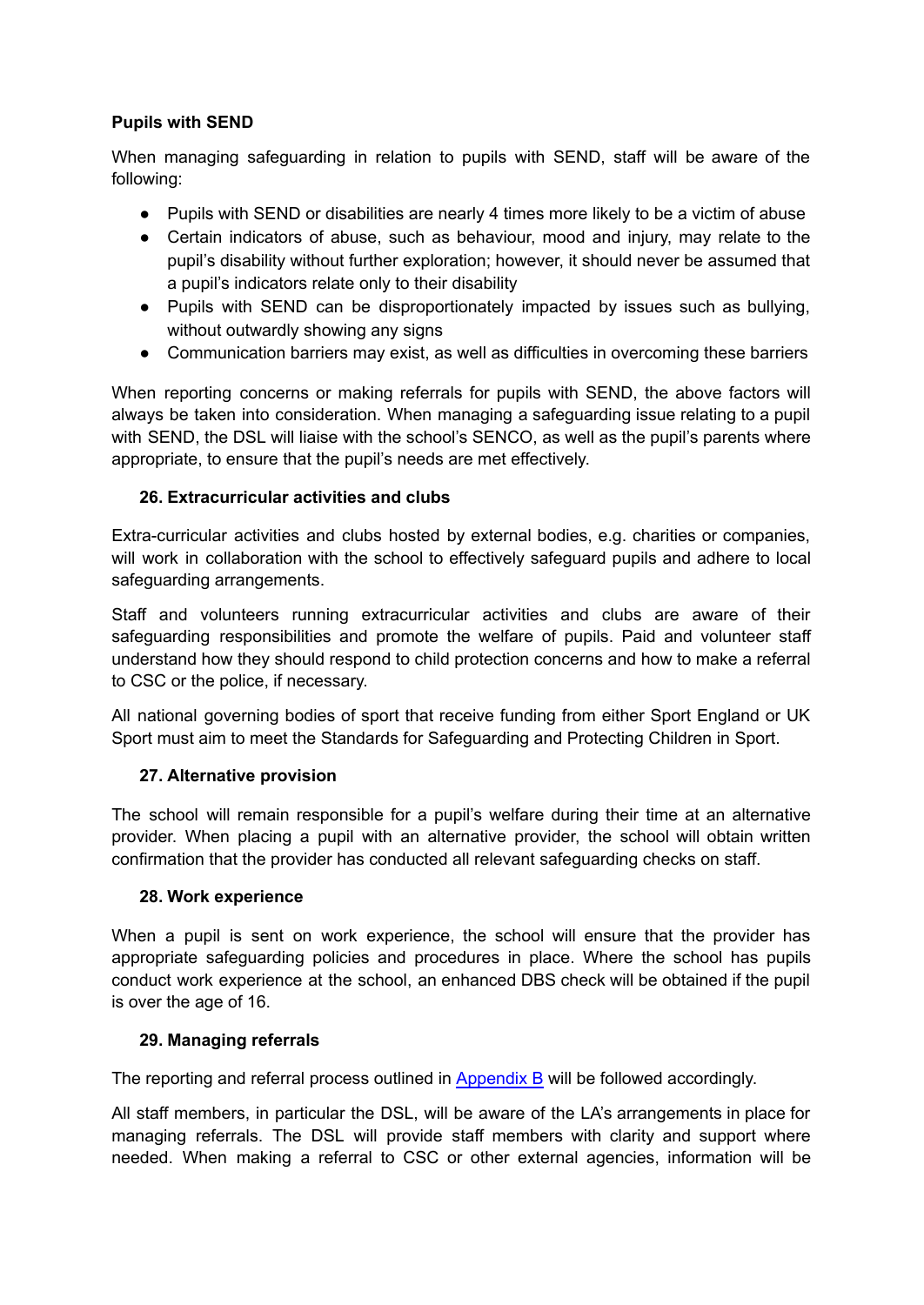shared in line with confidentiality requirements and will only be shared where necessary to do so.

The DSL will work alongside external agencies, maintaining continuous liaison, including multi-agency liaison where appropriate, in order to ensure the wellbeing of the pupils involved. The DSL will work closely with the police to ensure the school does not jeopardise any criminal proceedings, and to obtain help and support as necessary.

Where a pupil has been harmed or is in immediate danger or at risk of harm, the referrer will be notified of the action that will be taken within one working day of a referral being made. Where this information is not forthcoming, the referrer will contact the assigned social worker for more information.

The school will not wait for the start or outcome of an investigation before protecting the victim and other pupils: this applies to criminal investigations as well as those made by CSC. Where CSC decides that a statutory investigation is not appropriate, the school will consider referring the incident again if it is believed that the pupil is at risk of harm. Where CSC decides that a statutory investigation is not appropriate and the school agrees with this decision, the school will consider the use of other support mechanisms, such as early help and pastoral support.

At all stages of the reporting and referral process, the pupil will be informed of the decisions made, actions taken and reasons for doing so. Discussions of concerns with parents will only take place where this would not put the pupil or others at potential risk of harm. The school will work closely with parents to ensure that the pupil, as well as their family, understands the arrangements in place, such as in-school interventions, is effectively supported, and knows where they can access additional support.

# **30. Concerns about staff and safeguarding practices**

If a staff member has concerns about another member of staff (including supply staff and volunteers), it will be raised with the headteacher. If the concern is with regards to the headteacher, it will be referred to the chair of governors.

Any concerns regarding the safeguarding practices at the school will be raised with the SLT, and the necessary whistleblowing procedures will be followed, as outlined in the Whistleblowing Policy. If a staff member feels unable to raise an issue with the SLT, they should access other whistleblowing channels such as the NSPCC whistleblowing helpline (0800 028 0285).

#### **31. Allegations of abuse against staff**

There are clear policies in line with those from the CSAP (Children's Safeguarding Assurance Partnership) for dealing with allegations against people who work with children.

All allegations against staff, supply staff, volunteers and contractors will be managed in line with the school's Whistleblowing Policy – a copy of which will be provided to, and understood by, all staff. The school will ensure all allegations against staff, including those who are not employees of the school, are dealt with appropriately and that the school liaises with the relevant parties.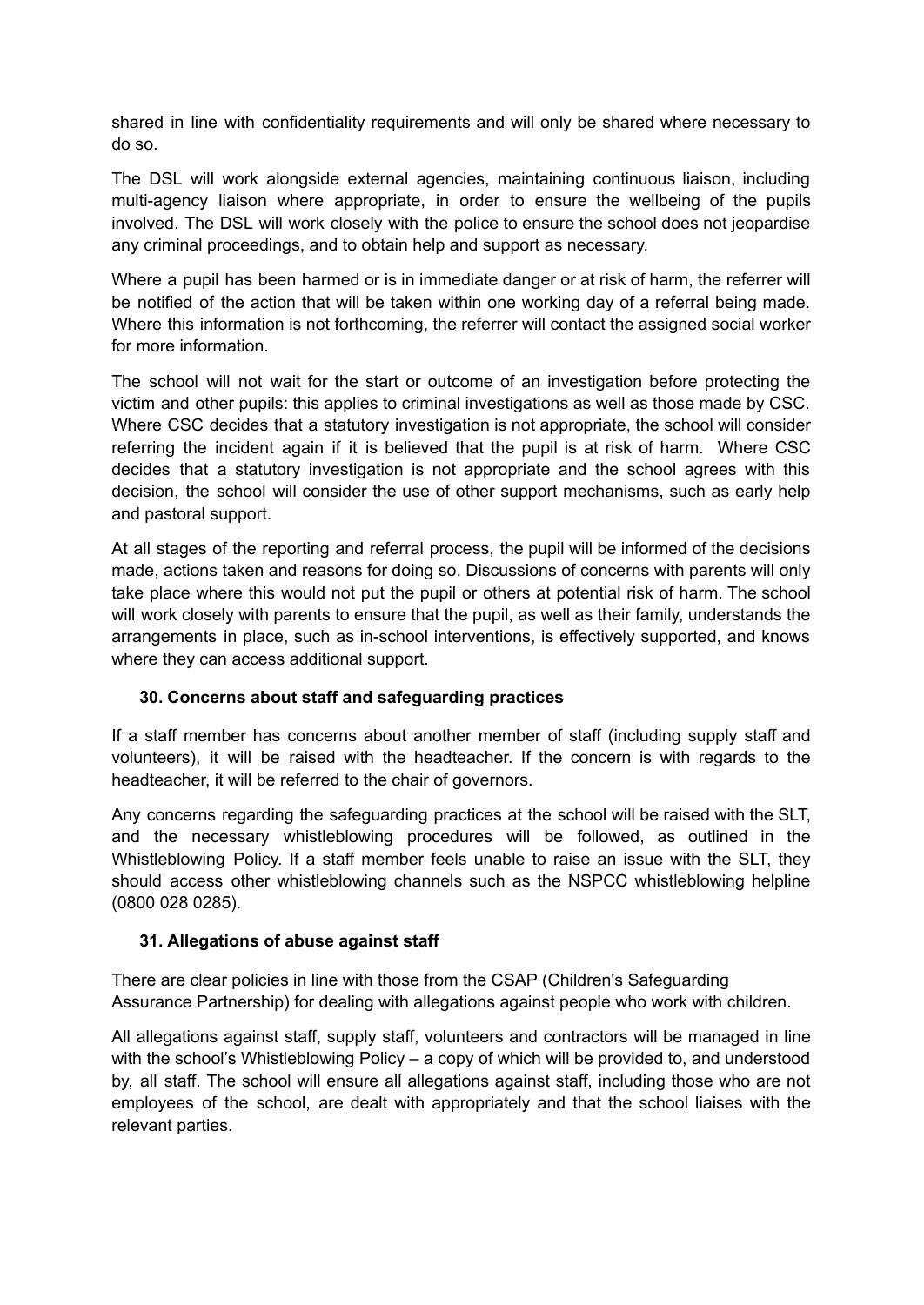When managing allegations against staff, the school will recognise the distinction between allegations that meet the harms threshold and allegations that do not, also known as "low-level concerns". Allegations that meet the harms threshold include instances where staff have:

- Behaved in a way that has harmed a child, or may have harmed a child.
- Committed or possibly committed a criminal offence against or related to a child.
- Behaved towards a child in a way that indicates they may pose a risk of harm to children.
- Behaved, or may have behaved, in a way that indicates they may not be suitable to work with children.

All staff at GMSJ are aware of these procedures and aware of the following expectations and protocol:-

- ALL staff and volunteers are aware that they must refer allegations or concerns around staff (including supply staff) conduct to the Headteacher
- ALL staff and volunteers are aware of the requirement to, and process of referring allegations or concerns around the Headteacher to the nominated Governor and how to contact them
- The Headteacher and/or Chair of Governors will discuss the allegation with the Local Authority Designated Officer (LADO)
- CSAP procedures for dealing with allegations against staff will be followed [http://panlancashirescb.proceduresonline.com/chapters/p\\_allegations.html](http://panlancashirescb.proceduresonline.com/chapters/p_allegations.html)
- ALL staff and volunteers remember that the welfare of the child is paramount and that they have a duty to inform the headteacher if any adult's conduct gives cause for concern
- All low-level concerns surrounding staff or any adult in a position of trust should be reported to the headteacher.
- ALL staff are aware of the school's Whistle Blowing Policy which enables staff to raise concerns or allegations in confidence and for a sensitive enquiry to take place
- Staff are fully aware of Guidance for Safer Working Practice and Staff Code of Conduct are aware of professional expectations of their own behaviour and conduct.
- Further information, LADO information and flowchart of how allegations are managed managed: -



GMSJ recognises that children may make disclosures against someone who is in a position of trust not in the school setting. This may be an adult in a place of worship, a sports coach or a club leader. After ensuring that the child is safe, we recognise that we must refer to the LADO and share information.

# **32. Safer recruitment**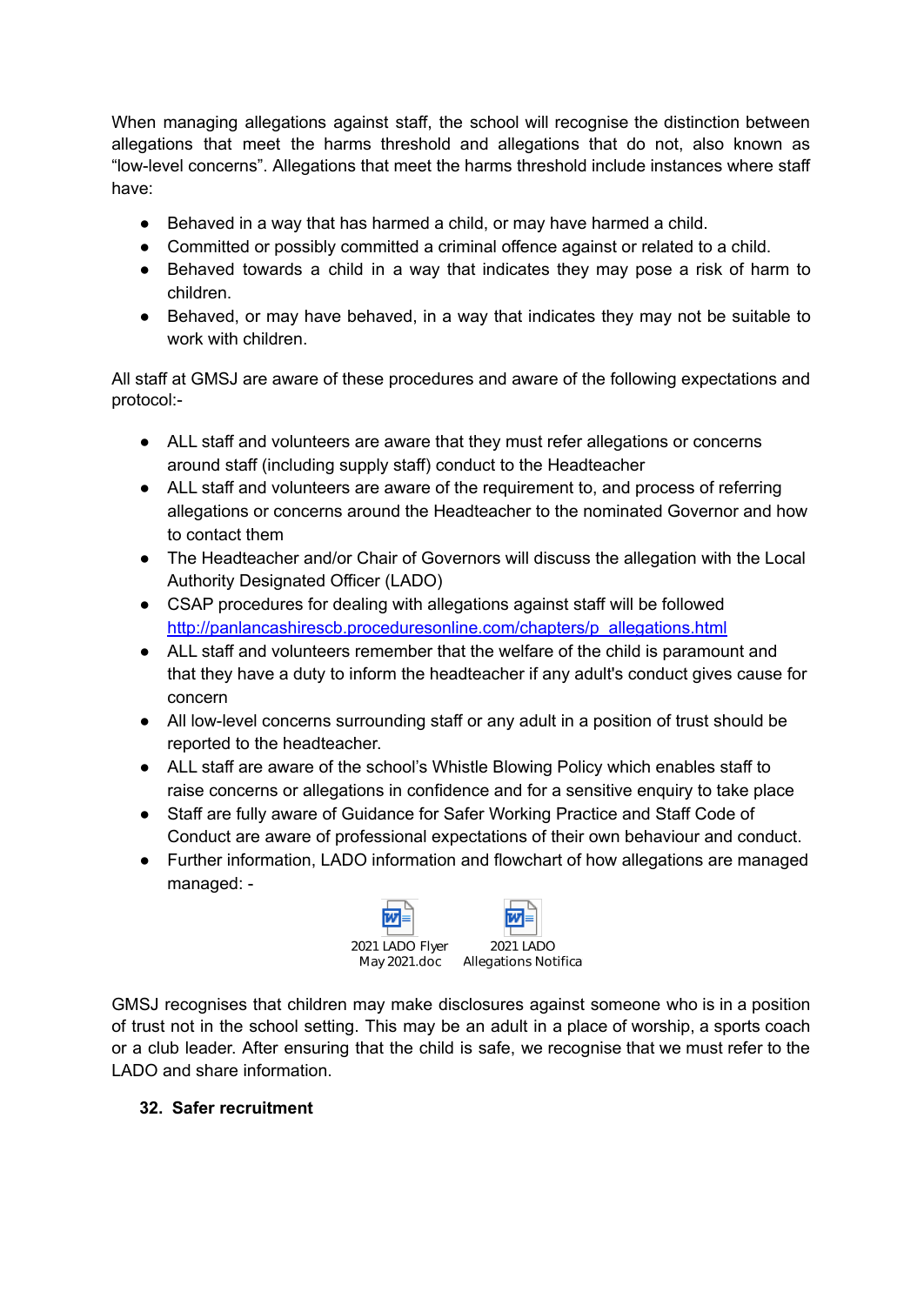GMSJ is committed to keeping pupils safe by ensuring that adults who work or volunteer in school are safe to do so. We therefore ensure that:

• Lancashire County Council Human Resources Guidance is adhered to, to ensure that there is a strong reference and commitment to safeguarding during advertisement, selection and recruitment of new staff

An enhanced DBS check with barred list information will be undertaken for all staff members engaged in regulated activity. A person will be considered to be in 'regulated activity' if, as a result of their work, they:

- Are responsible on a daily basis for teaching, training, instructing or the care or supervision of children.
- Regularly work in the school at times when children are on the premises.
- Regularly come into contact with children under 18 years of age.

*(Regular is defined as; at least 3 times in a 30 day period.)*

The DfE's DBS [Workforce](https://www.gov.uk/government/publications/dbs-workforce-guidance) Guides will be consulted when determining whether a position fits the child workforce criteria.

The governing board will conduct the appropriate pre-employment checks for all prospective employees, including internal candidates and candidates who have lived or worked outside the UK.

School will ensure that:

- The appropriate DBS and suitability checks will be carried out for all governors, volunteers, and contractors.
- The original DBS certificate is seen for all appointees to the school, even where the on-line DBS system indicates that the check is clear
- There are sufficient staff/Governors who have undertaken appropriate Safer Recruitment training in the last 5 years to enable at least one person on every recruitment panel to be appropriately trained and there are at least 2 people on each selection panel
- Covering (umbrella) letters will be obtained from agencies and other employers that provide staff to work in school to confirm that appropriate checks have been undertaken. Agencies will be requested to complete the checklist found at Appendix Q of the R&S Guidance.



● Individual identity checks will be undertaken on those staff detailed above to ensure they are employees of the named agency/employer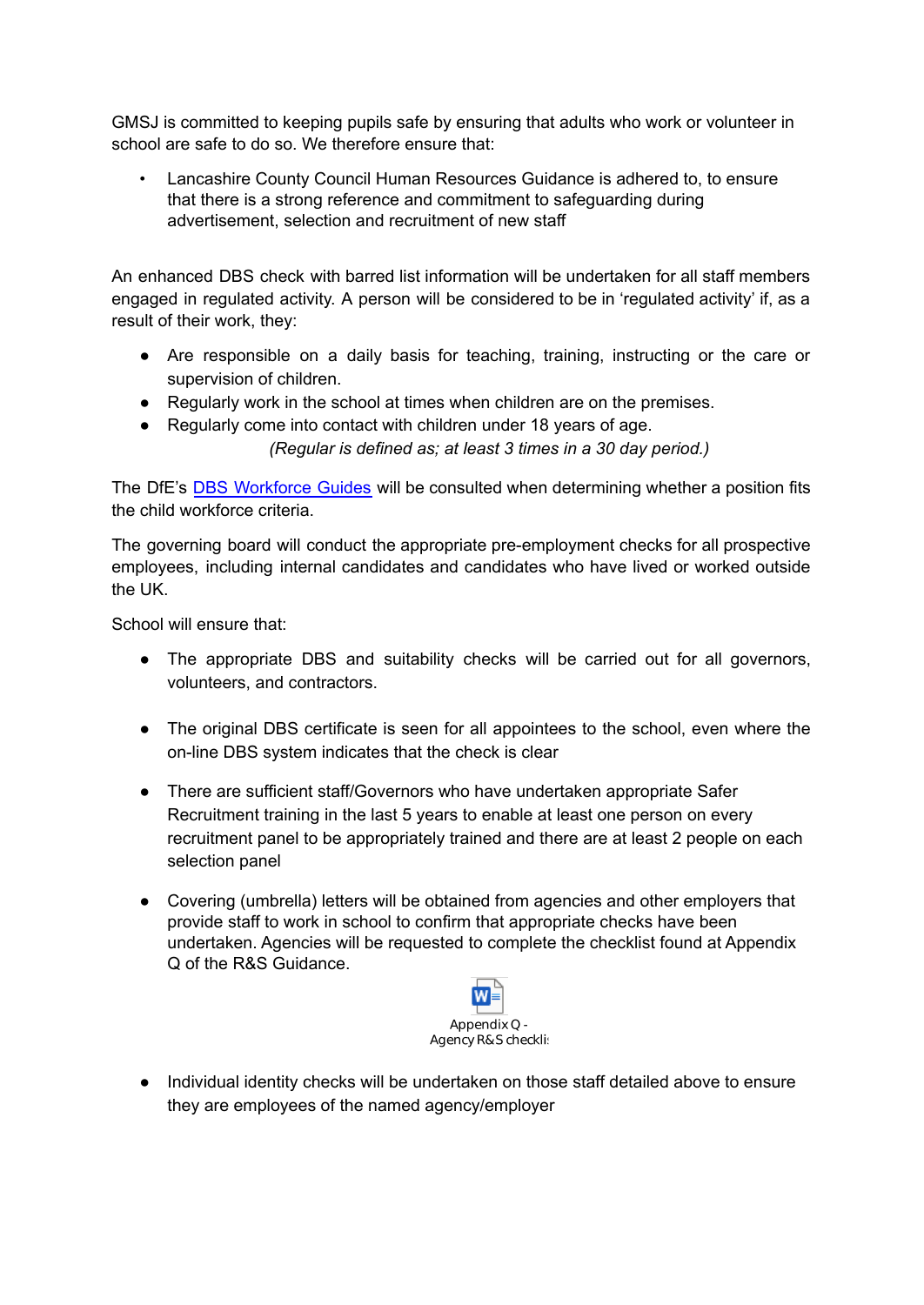- A transfer of control agreement will be used where other agencies/organisations use school premises and are not operating under school's safeguarding policies and procedures
- Adults who are involved in the management or provision of child care of children in Early Years, or in out of school provision for children up to 8 years old, will make a declaration that they are not disqualified under the Child Care Act 2006.
- With regard to Disqualification Under the Childcare Act we will adhere to Guidance from Lancashire County Council Human Resources
- It is good practice to ensure that this declaration is renewed annually for those staff working in a relevant setting and evidenced using the LCC staff confirmation form (May 2021). This form will be retained and stored securely.



- When an issue is declared, advice will be sought from Ofsted about the need to apply for a waiver. If a waiver is necessary, a risk assessment will be carried out and proportionate measures put in place until a waiver has been issued or matters resolved. If it is not resolved, this must be reported: [disqualification@ofsted.gov.uk](mailto:disqualification@ofsted.gov.uk)
- Advice will be sought from Human Resources, LADO and/or Schools Safeguarding Officers if any staff are unclear about any aspects of Safer Recruitment.

# **Referral to the DBS**

The school will refer to the DBS anyone who has harmed a child or poses a risk of harm to a child, or if there is reason to believe the member of staff has committed an offence and has been removed from working in regulated activity.

#### **Single central record (SCR)**

The school keeps an SCR which records all staff, including agency and third-party supply staff (for longer placements), and teacher trainees on salaried routes, who work at the school.

All members of the proprietor body are also recorded on the SCR.

The following information is recorded on the SCR:

- An identity check
- A barred list check
- An enhanced DBS check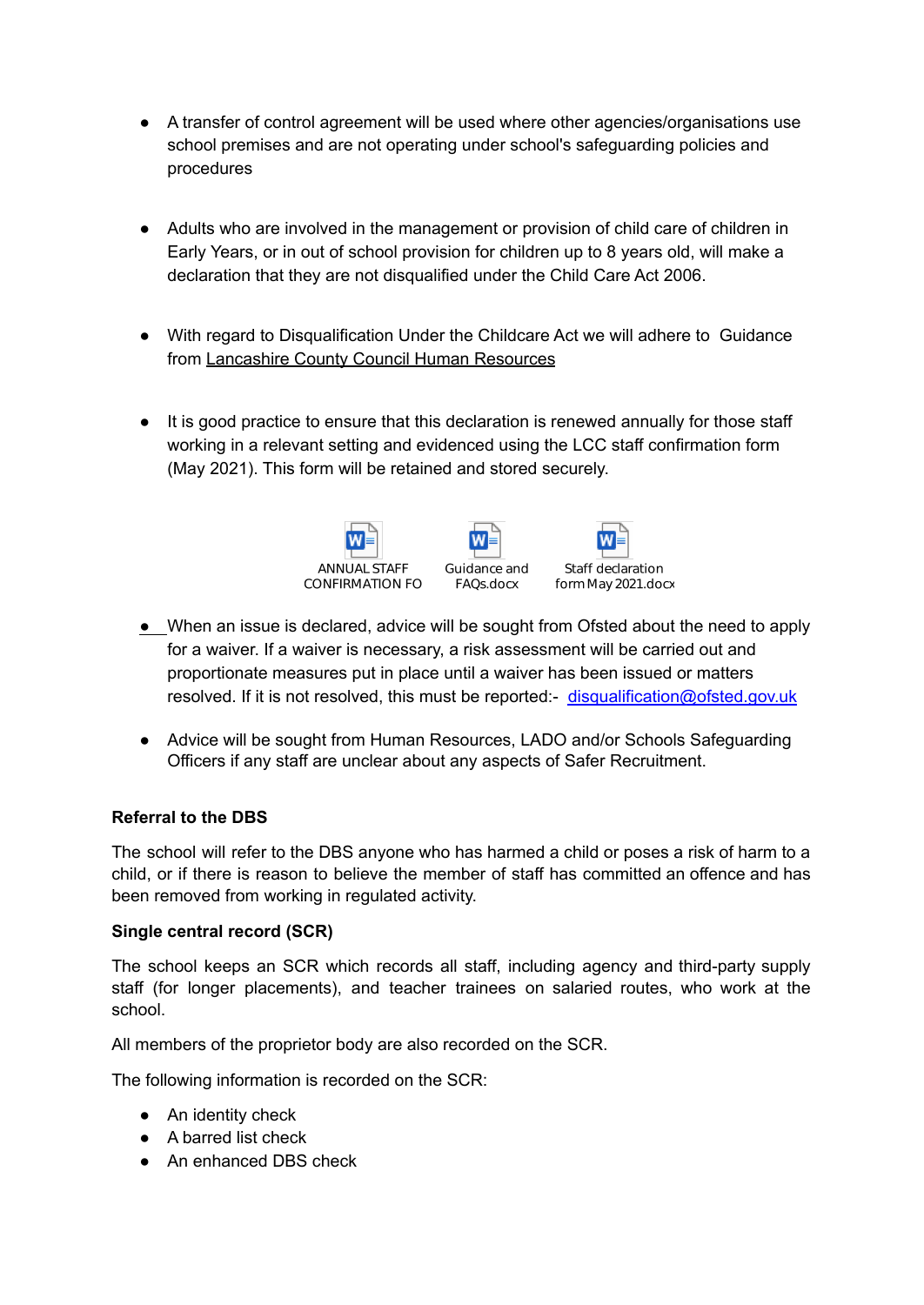- A prohibition from teaching check
- A check of professional qualifications, where required
- A check to determine the individual's right to work in the UK
- Additional checks for those who have lived or worked outside of the UK
- A section 128 check for those in management positions
- Any other information deemed relevant.

If any checks have been conducted for volunteers or Governors, these may also be recorded on the SCR. If risk assessments are conducted to assess whether a volunteer should be subject to an enhanced DBS check, the risk assessment will be recorded.

The details of an individual will be removed from the SCR once they no longer work at the school.

#### **33. Review**

This Policy is subject to ongoing review; however, will be reviewed no later than September 2022.

| <b>Key Contacts, Roles and Training</b>                                      |                     |                                                                                                                                      |                                                         |  |
|------------------------------------------------------------------------------|---------------------|--------------------------------------------------------------------------------------------------------------------------------------|---------------------------------------------------------|--|
|                                                                              |                     |                                                                                                                                      |                                                         |  |
| Designated Safeguarding Lead<br>and HT                                       | Michaela Underwood  |                                                                                                                                      | <b>Relevant Training &amp; Dates</b><br>Date of renewal |  |
| Deputy DSL (s)                                                               | <b>Elaine Walsh</b> |                                                                                                                                      | <b>Relevant Training &amp; Dates</b><br>Date of renewal |  |
| Chair<br>of<br>Governors<br>and<br>Safeguarding Governor                     | Canon Daphne Durham |                                                                                                                                      | <b>Relevant Training &amp; Dates</b><br>Date of renewal |  |
| <b>Prevent Lead</b>                                                          | Michaela Underwood  |                                                                                                                                      | <b>Relevant Training &amp; Dates</b><br>Date of renewal |  |
|                                                                              |                     |                                                                                                                                      |                                                         |  |
| <b>LCC School Safeguarding Officers</b><br>Victoria Wallace & Heather Fowler |                     | 01772 531196<br>school.safeguarding@lancashire.gov.uk                                                                                |                                                         |  |
| <b>LCC MASH Education Officers</b><br>Matt Chipchase & Jennifer Ashton       |                     | Jennifer Ashton 01772 531643<br>jennifer.ashton@lancashire.gov.uk<br>Matt Chipchase 01254 220989<br>matt.chipchase@lancashire.gov.uk |                                                         |  |
|                                                                              |                     |                                                                                                                                      |                                                         |  |